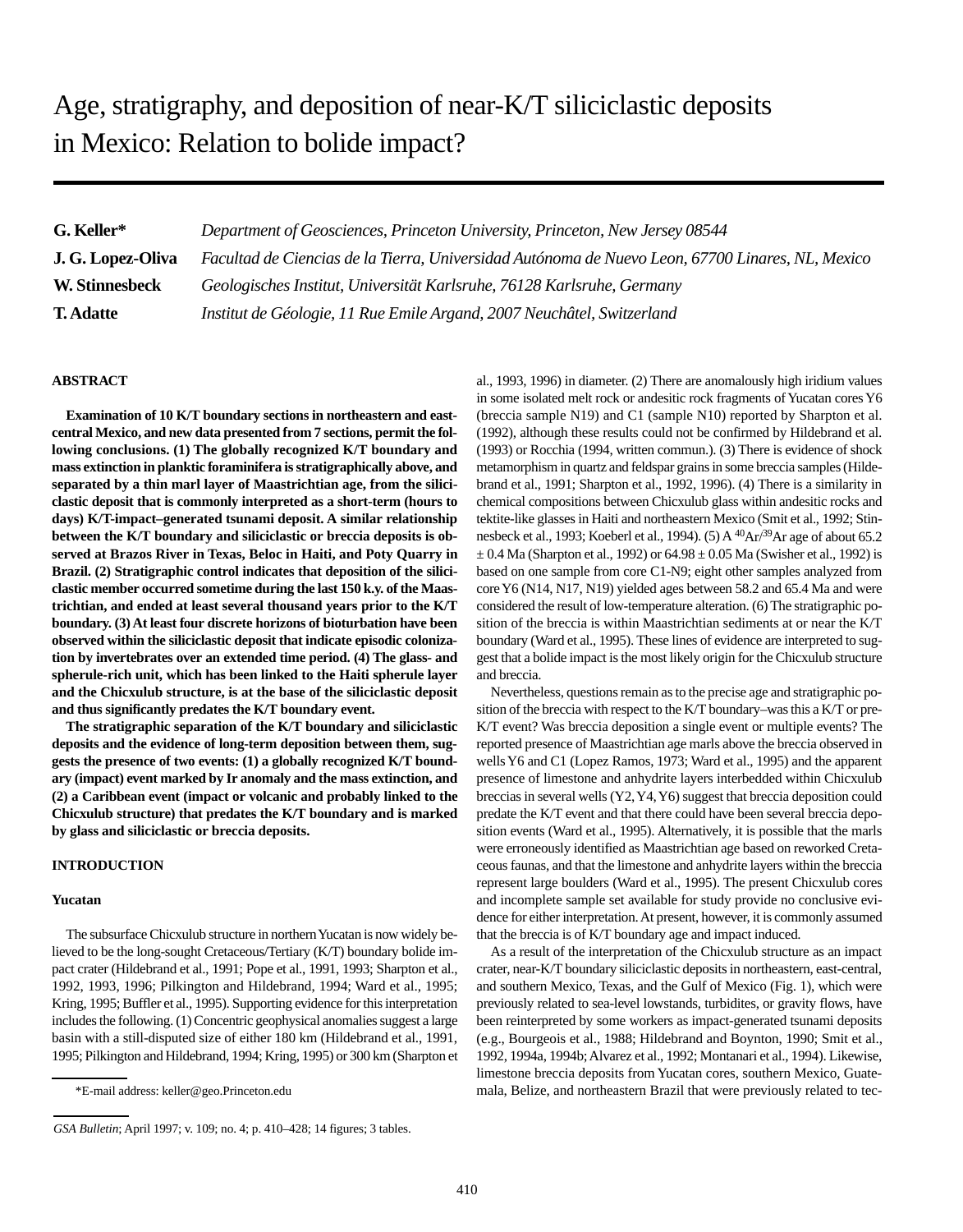

**Figure 1. Location map of K/T boundary sections with near-K/T siliciclastic or breccia deposits from Texas to Brazil. Inset shows locations of northeastern Mexico sections. Note that all of these sections are located 40 to 80 km east of the front range of the Sierra Madre Oriental.**

tonic activity or collapse, have been reinterpreted as impact-generated breccias and ejecta blankets (Sharpton et al., 1992, 1996; Hildebrand et al., 1993; Ocampo and Pope, 1994; Albertão et al., 1994; Ocampo et al., 1996; Ward et al., 1995). These revised interpretations fundamentally alter previous concepts of these siliciclastic and breccia deposits, although many questions still remain regarding their depositional nature, timing and duration of emplacements, and their stratigraphic correlation to the Chicxulub breccia and the K/T boundary worldwide (Keller and Stinnesbeck, 1996a, 1996b). Until these problems are resolved, interpreting all near-K/T siliciclastic and breccia deposits as K/T impact related may be incorrect.

# **Northeastern Mexico**

The most thoroughly studied Central American K/T sections to date are in northeastern Mexico where more than a dozen outcrops have been examined (Fig. 1) to determine a possible relationship of the siliciclastic deposits to the Chicxulub event (Smit et al., 1992, 1994a, 1994b; Longoria and Grajales Nishimura, 1993; Stinnesbeck et al., 1993, 1994a, 1994b, 1996; Bohor and Betterton, 1993; Keller et al., 1994a, 1994b; Lopez-Oliva, 1996). Despite this effort, the two most critical questions have remained unanswered. (1) Are the siliciclastic deposits precisely of K/T boundary age? (2) Was deposition a single short-term event or long-term, multiple events? Both of these questions are difficult to answer because of the unusual nature of these deposits and their proximity to the stratigraphic K/T boundary.

It is generally agreed that the siliciclastic deposits are coeval, but questions remain about their stratigraphic position relative to the K/T boundary. The possibility that the siliciclastic deposits in northeastern Mexico may predate the K/T boundary event was first mentioned by Keller et al. (1994a) and was later detailed by Lopez-Oliva and Keller (1996). This suggestion was based on the observation that at the La Lajilla section, a 5–10-cm-thick marl layer with Maastrichtian planktic foraminifers lies between the top of the siliciclastic deposit and the Tertiary Velasco shales. Similar stratigraphic relationships were earlier observed at Brazos River, Texas (Jiang and Gartner, 1986; Keller, 1989), at Beloc, Haiti, between the glass spherule layer and Tertiary sediments (Jéhanno et al., 1992; Leroux et al., 1995), and at the Poty Quarry near Recife, Brazil, between the breccia and Tertiary sediments (Stinnesbeck and Keller, 1995, 1996; Fig. 1). Some workers have suggested that this is simply a matter of how the K/T boundary is defined; i.e., the siliciclastic or breccia deposits define the K/T boundary, and the marl layer with Maastrichtian faunas simply represents reworking from the water column after the impact-generated tsunami event (Smit et al., 1994a). However, this interpretation ignores standard stratigraphic methods used to recognize reworking and to identify the K/T boundary worldwide. In this study we present further evidence that a similar stratigraphic relationship is present in all relatively complete K/T boundary sequences in northeastern Mexico, southern Mexico, Texas, Haiti, and Brazil. On the basis of these data we argue that a pre-K/T age for the siliciclastic and breccia deposits, rather than reworking, should be considered a real possibility.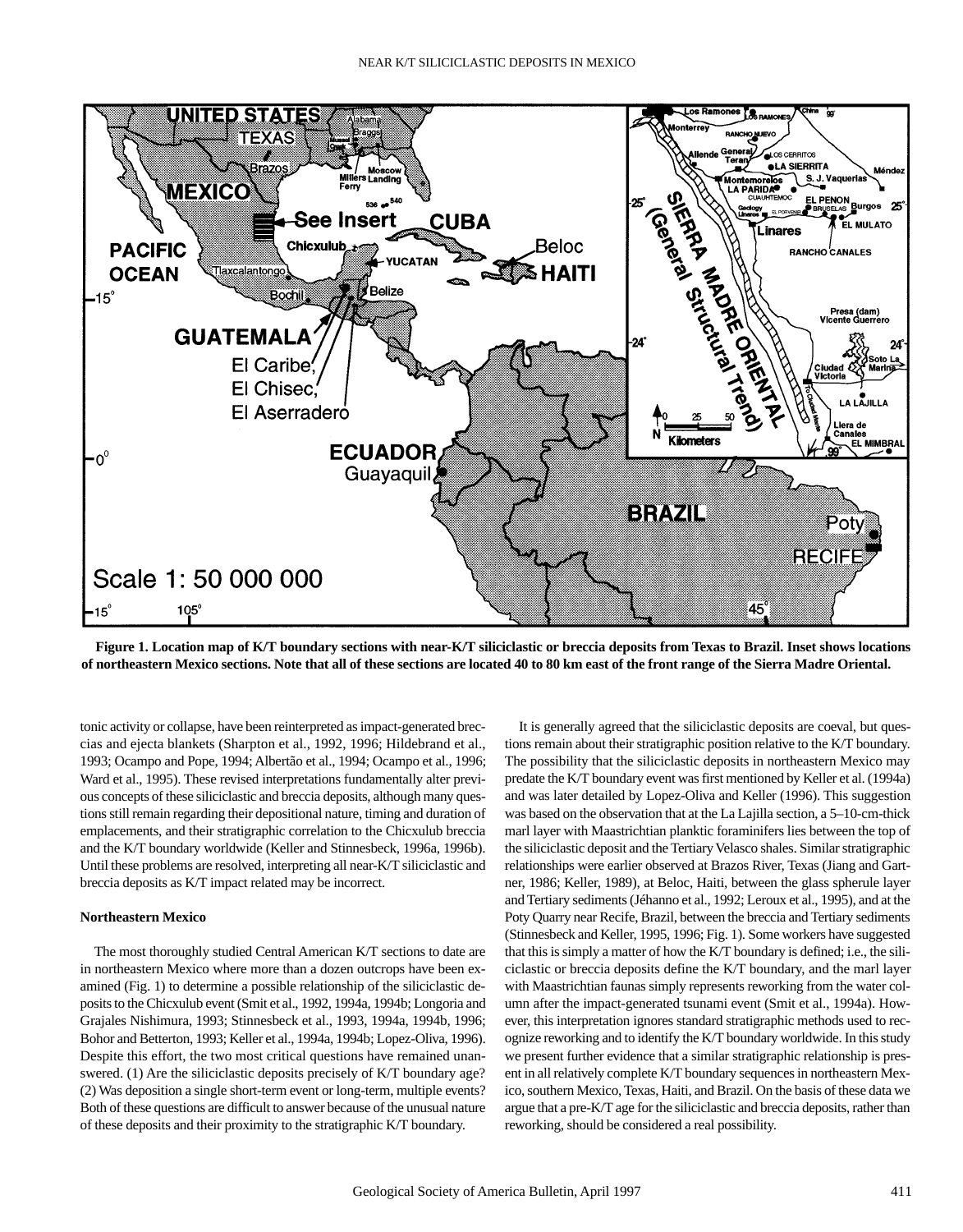Answers to the question whether the siliciclastic sediments represent a single short-term event or long-term multiple events have also been elusive and controversial. Smit et al. (1992, 1994a, 1994b) argued for short-term deposition by a megatsunami generated by the presumed Yucatan (Chicxulub) impact. In this scenario, the siliciclastic member was deposited within hours to days after the impact. In contrast, Stinnesbeck et al. (1993, 1994a, 1994b) argued for long-term deposition by normal sedimentary processes such as gravity flows associated with a sea-level lowstand. Regardless of the merits of either scenario, the critical question concerns the nature of deposition. Arguments in favor of long-term deposition, generally based on biostratigraphy and sedimentology (Keller et al., 1994b), or clay mineral and whole rock analyses (Adatte et al., 1996), have been inconclusive: proof or disproof, the "smoking gun" of an impact-tsunami origin, is still missing. During a 1994 field trip to northeastern Mexico (Keller et al., 1994a), an international team of 55 geologists agreed that the presence of burrows within the siliciclastic deposit would constitute the smoking gun that proves longterm deposition and disproves the short-term tsunami interpretation. That proof remained elusive during the 1994 field trip. However, subsequent field work by Ekdale and Stinnesbeck (1994, 1997, this study) discovered several discrete burrowed layers within the siliciclastic deposits. We document these burrowed layers and argue that they provide strong evidence that deposition occurred over a longer time period and therefore could not be related to a K/T-impact–generated tsunami event.

In addition to the two critical questions on age and depositional nature of the siliciclastic deposits, we do the following: (1) document the biostratigraphic position of these deposits with respect to the K/T boundary based on the global stratotype criteria for identifying this boundary; (2) provide minimum and maximum biostratigraphic age constraints for deposition of these siliciclastic sediments; (3) evaluate the stratigraphic position of the iridium anomaly and spherule layer and the likelihood that they represent the same event; and (4) reevaluate the relationship of the Chicxulub structure to the northeastern Mexico siliciclastic deposits.

# **MATERIALS AND METHODS**

Ten northeastern and east-central Mexican localities containing excellent exposures of the siliciclastic deposits at the K/T boundary transition were examined during numerous field excursions over the past three years (Fig. 1, inset). The locations and preliminary stratigraphies of many of these sections were recently published in a field guide (Keller et al., 1994a). We analyzed four sections that span the K/T boundary in northeastern Mexico (El Mimbral, La Lajilla, El Mulato, and La Parida) and one, Tlaxcalantongo, in east-central Mexico (also called Ceiba by Smit et al., 1994b) to determine the position and nature of the K/T boundary. Here we present the biostratigraphy and foraminiferal ranges of two new sections (El Mulato and La Parida), and a new analysis of the El Mimbral section. The preliminary stratigraphy of the El Mimbral section was originally published by Smit et al. (1992) and Stinnesbeck et al. (1993), and a detailed biostratigraphic analysis of the Danian interval appeared in Keller et al. (1994b). We reproduce here the biostratigraphic analysis of El Mimbral because (1) further studies have improved the age resolution; (2) this section is critical in comparison with other nearby sections which differ significantly from El Mimbral in the K/T boundary interval; and (3) the tsunami interpretation was originally based on the siliciclastic deposit at El Mimbral. The La Lajilla and Tlaxcalantongo sections were reported in Lopez-Oliva and Keller (1996) and Lopez-Oliva (1996), respectively. In addition to these trans-K/T sections, we present analyses of four new sections where the siliciclastic deposits top the sequences and Tertiary sediments are eroded (Los Ramones, Rancho Nuevo, La Sierrita, and El Peñon; Fig. 1). Within the seven sections analyzed for this report, the thickness of siliciclastic deposits ranges from several meters at El Peñon to only 2 cm at La Parida. Species ranges and relative abundances for all sections were presented in Lopez-Oliva (1996).

For comparison, we also examined several new K/T boundary sections in southern Mexico, Guatemala, and Brazil (Fig. 1; Stinnesbeck and Keller, 1994, 1995; Keller and Stinnesbeck, 1996). Each of the studied sections was measured and sampled at closely spaced intervals of 5 to 20 cm from several meters below to several meters above the siliciclastic deposits, sample spacing was generally 1 to 2 cm across the K/T boundary. Sample splits were processed for foraminiferal analysis using standard laboratory techniques and analyzed quantitatively (based on random sample splits of 300 specimens) for biostratigraphy and faunal turnover changes. Planktic foraminifera are abundant, though frequently recrystallized and poorly preserved, in all samples except for various intervals within the siliciclastic deposits of northeastern Mexico. Diagenetic alteration of foraminiferal tests does not appear to have significantly affected either species ranges or their relative abundances, as suggested by the similarity in patterns among different sections (Keller et al., 1994b; Lopez-Oliva and Keller, 1996).

Sample splits were also processed for whole-rock, clay mineral, and grain-size analyses at the geochemical laboratory of the University of Neuchâtel, Switzerland. Whole-rock and clay mineral samples were analyzed with a SCINTAG XRD 2000 diffractometer using analytical methods described in Kübler (1987). Small-scale sedimentary structures and petrology of the siliciclastic deposits and the spherule-rich sediments were examined in thin sections. Grain-size spectra of the insoluble residues were obtained by a laser particle counter Galai CIS 1 system using the method described by Jantschick et al. (1992).

#### **BIOSTRATIGRAPHY**

#### **Biozonation**

Keller's (1988, 1993) planktic foraminiferal biozonation of the K/T transition is used in this study (Fig. 2; zonal index taxa are marked in bold type). The revised zonation by Berggren et al. (1995) is shown for comparison. First and last appearances of Danian species are shown in their approximate sequential order based on a composite database that integrates more than 30 of the most complete K/T boundary sections worldwide (MacLeod and Keller, 1991a). The presence of several of these datum events at the same stratigraphic horizon generally represents a hiatus. A new latest Maastrichtian *Plummerita hantkeninoides* zone was recently added (Pardo et al., 1996). This biozone is similar in range to the *P. reicheli* zone of Masters (1984, 1993), and provides a significant refinement in stratigraphic resolution of the uppermost Maastrichtian. *P. hantkeninoides* is a short-lived species present in the top 6 m of the Maastrichtian at the El Kef section in Tunisia and in the top 3.5 m at the Agost section in Spain. In both sections the first appearance of this species correlates to within the lower part of the nannofossil *Micula prinsii* zone (Pardo et al., 1996). Paleomagnetic stratigraphy at Agost (Groot et al., 1989) shows that the first appearance of *P. hantkeninoides* occurs near the base of C29R, or 170–200 k.y. below the K/T boundary. The presence of this biozone therefore indicates that part or all of the last 170–200 k.y. of the Maastrichtian sediments are present. Moreover, the presence of *P. hantkeninoides* in sections that contain siliciclastic sediments or breccias provides important time constraints for deposition.

Although biostratigraphers using either the Keller or Berggren et al. zonal schemes should obtain the same results, this is not always the case. Whether the biostratigraphic zonation of one worker can be reproduced by another depends on many factors, including (1) sampling of the same stratigraphic locality and sequence at the equivalent sample resolution; (2) cleaning of the outcrop to avoid contamination; (3) similar laboratory processing techniques particularly in sieve size and analysis; (4) use of the same taxonomic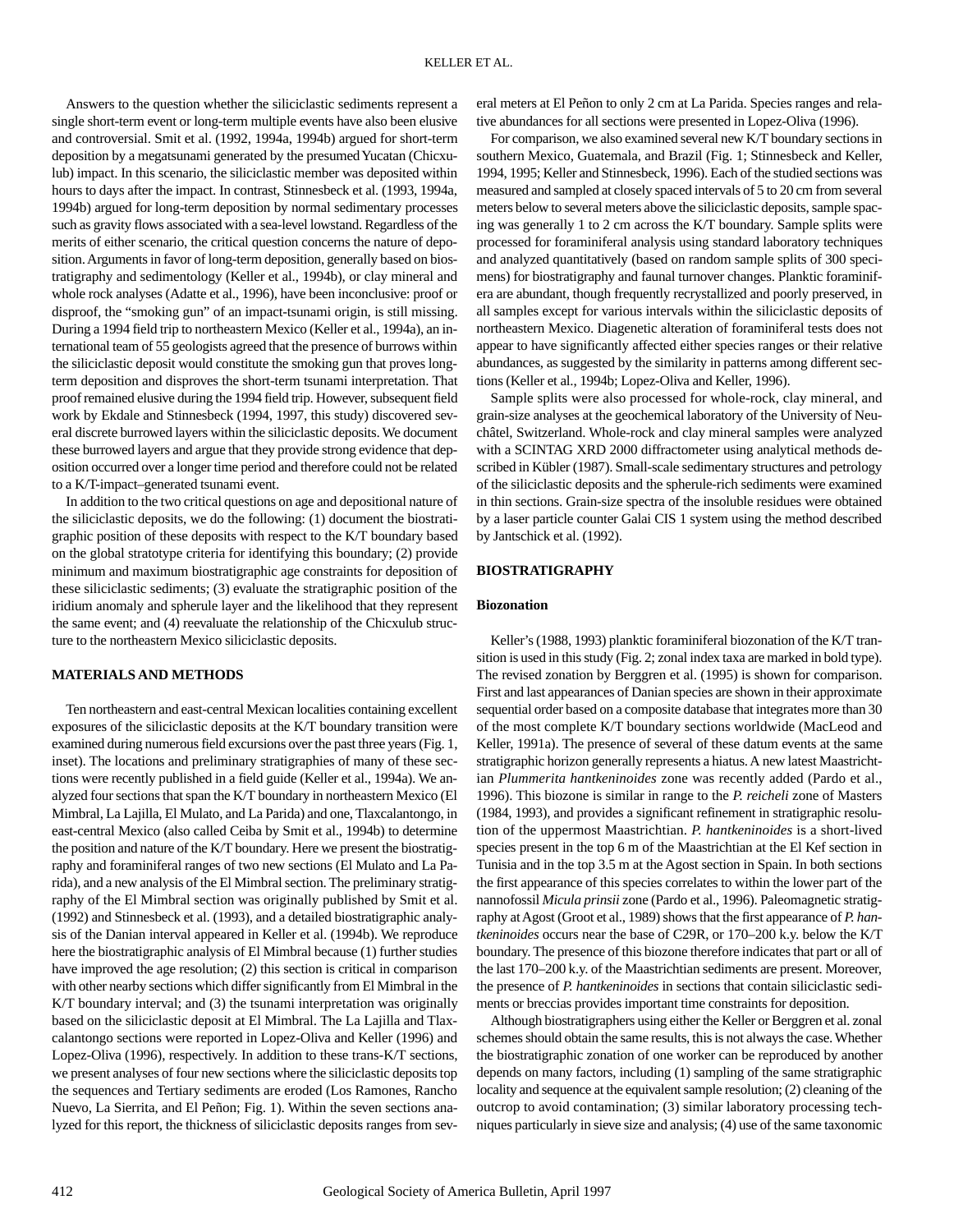| PLANKTIC FORAMINIFERAL ZONATION |                                                                                |                                                     |                    |                          |                      |
|---------------------------------|--------------------------------------------------------------------------------|-----------------------------------------------------|--------------------|--------------------------|----------------------|
| Datum events                    |                                                                                | Keller,<br>1988, 1993                               |                    | Berggren et al.,<br>1995 | <b>Datum events</b>  |
| M. trinidadensis                |                                                                                | P <sub>1d</sub>                                     |                    |                          |                      |
|                                 |                                                                                |                                                     | Plc(2)             | P <sub>1c</sub>          |                      |
|                                 | M. inconstans                                                                  | P <sub>1c</sub>                                     |                    |                          | M. inconstans        |
| $\perp$                         | G. conusa<br>S. varianta                                                       |                                                     | P1c(1)             |                          |                      |
|                                 |                                                                                | P <sub>1</sub> b                                    |                    | P <sub>1</sub> b         |                      |
|                                 | P. eugubina<br>P. longiapertura                                                |                                                     |                    |                          |                      |
| عطم<br>ᅩ<br>ᅩ                   | P. compressus<br>E. trivialis<br>⊥ G. pentagona<br>S. pseudobulloides          |                                                     | P <sub>1a(2)</sub> |                          |                      |
| 工<br>$\perp$                    | S. triloculinoides<br>G. daubjergensis                                         | P <sub>1a</sub>                                     |                    |                          | ㅗ S. triloculinoides |
| ᅩ<br>ᆠ<br>ᅩ                     | S. moskovini<br>-L P. planocompressus<br>G. taurica<br>C. midwayensis          |                                                     | P1a(1)             | P <sub>1a</sub>          |                      |
| $\frac{1}{2}$                   | P. longiapertura<br>P. eugubina                                                |                                                     |                    |                          | ⊥ P. eugubina        |
| ᅩ<br>ᅩ<br>ᅩ                     | E. eobulloides<br>E. edita, E. simplicissima<br>E. fringa, W. hornerstownensis | P <sub>0</sub>                                      |                    | $P\alpha$                |                      |
| $\pm$                           | G. conusa<br>P. hantkeninoides                                                 |                                                     |                    | <b>K/T BOUNDARY</b>      |                      |
|                                 | P. hantkeninoides                                                              | Plummerita<br>hantkeninoides<br>A. mayaro-<br>Ansis |                    | A. mayaro-<br>ensis      |                      |
|                                 |                                                                                |                                                     |                    |                          |                      |

**Figure 2. Correlation of commonly used planktic foraminiferal schemes for the K–T transition. Zonal index species for the Keller (1988, 1993) biozonation are marked in bold type. Index species for the Berggren et al. (1995) biozonation, which differ from Keller's, are the first appearances of** *S. triloculinoides* **for Pla/Plb and** *M. inconstans* **or** *P. compressus* **for Plb/Plc. The** *Plummerita hantkeninoides* **zone spans the last 170–200 k.y. of the Maastrichtian. Zones P0 and Pla span the first 40–50 k.y. and 180 k.y. of the Paleocene, respectively (MacLeod and Keller, 1991a, 1991b).**

concepts; and (5) the amount of time expended in searching for first and last appearances of particular species which mark the zonal boundaries. It is therefore not surprising that there have been some disagreements among foraminiferal workers as to where specific zonal boundaries should be placed in a section, or whether certain zones are absent and indicate a hiatus. In general, however, there has been a surprising degree of agreement. This is largely because the K/T boundary is easily recognized and many zonal index taxa are easily identified. Disagreements mainly concern interpretations. For example, are Maastrichtian species survivors or reworked when present in Danian sediments? (See MacLeod and Keller [1994] for a discussion of this problem.)

#### **K/T Boundary Definition—El Kef Stratotype Section**

Controversy regarding placement of the K/T boundary in the northeastern Mexico sections, whether at the base or above the siliciclastic deposits, has frequently surfaced. The disagreement is partly ideological. Although both sides agree that evidence of a bolide impact (e.g., Ir anomaly, shocked quartz, Ni-rich spinels) in part marks the K/T boundary, proponents for placing the boundary at the base of the siliciclastic deposits argue that the deposit itself is the impact layer. Thus, they argue that the impact layer in the Gulf of Mexico area is represented by a complex sequence of impact ejecta (spherules, shocked quartz), followed by coarse detrital beds repre-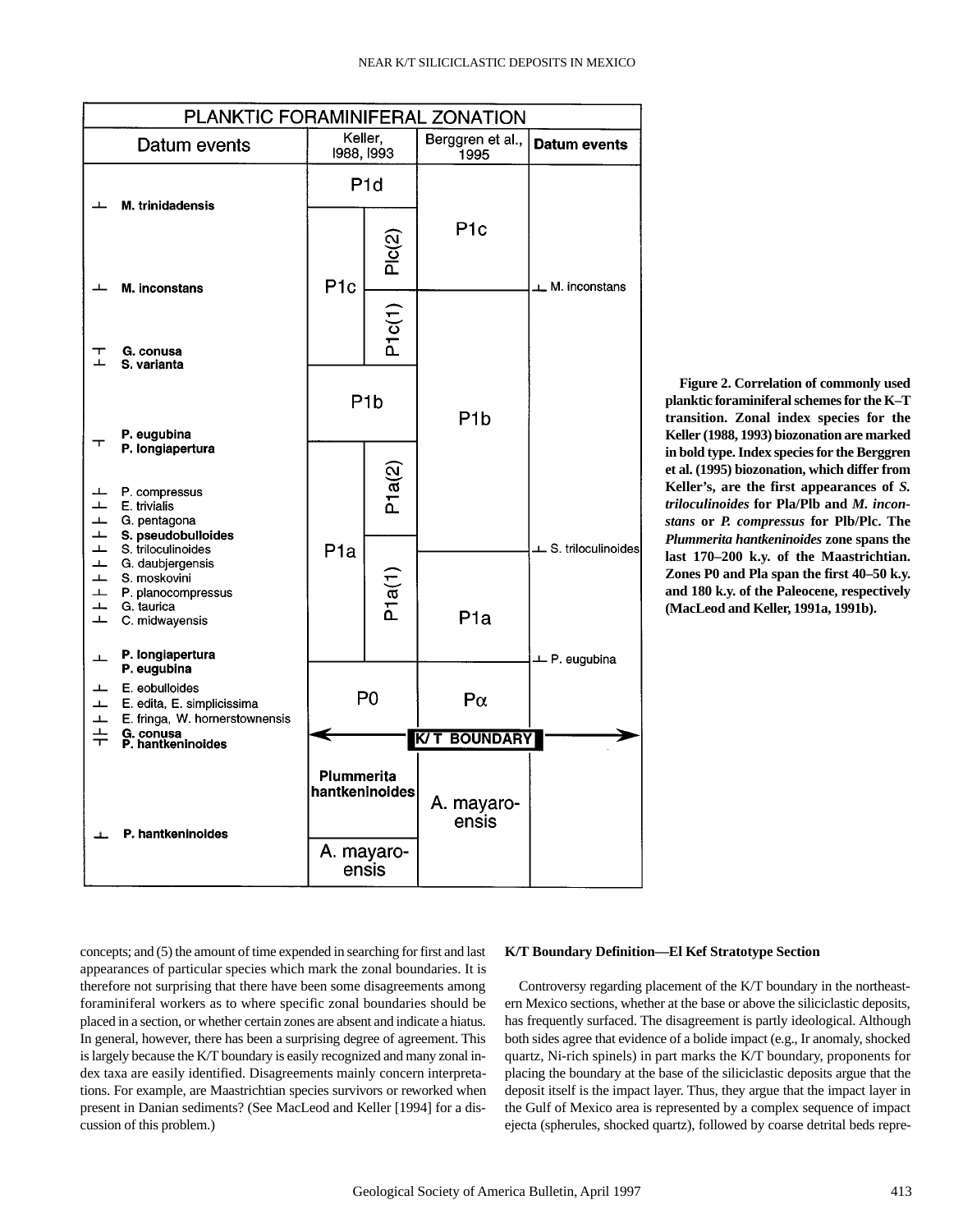

Figure 3. K/T boundary defining criteria at the El Kef stratotype section. CaCO<sub>3</sub>, total organic carbon, and <sup>13</sup>C data from Keller and **Lindinger (1989), iridium and Ni-rich spinel data from Robin et al. (1991), planktic foraminiferal data from Keller et al. (1996) and Ben Abdelkader (1992). The boundary clay layer is marked in black.**

senting tsunami deposits and megawave seiching, and finally fine-grained detrital beds containing the finer products of the impact clouds, including iridium, and the last sediment suspension from the turbulent waters (Smit et al., 1992, 1994a; Alvarez et al., 1992). Proponents of this view have thus made interpretation of the several-meters-thick siliciclastic deposits in northeastern Mexico an ad hoc definition of the K/T boundary event for that particular region. In addition to being a highly irregular stratigraphic practice and circular reasoning, this redefinition of the K/T boundary excludes the biostratigraphic tools that would allow correlation with K/T boundary sites worldwide. Moreover, because the hypothesis has been made into "fact" by definition, testing its veracity becomes moot. Even if the tsunami interpretation of these siliciclastic units was undisputed, this would at best be unsound stratigraphic practice. However, because this interpretation is also questionable (see discussion below), the use of this deposit as a K/T boundary marker bed is unacceptable. If the stratigraphic position and global correlation of the K/T boundary event and the siliciclastic deposits in the Gulf of Mexico region are to be determined, then global stratotype criteria for the K/T boundary must be employed.

The defining criteria for the K/T boundary are well established on the basis of the stratotype section at El Kef, Tunisia, which represents the most complete K/T transition known to date. Stratotype sections are chosen to provide workers with uniform criteria in stratigraphic interpretations and correlations–they cannot, therefore, be changed to suit a particular region.

The defining criteria for the El Kef stratotype are shown in Figure 3 and include the following. (1) There is a lithologic break from marl to clay deposition. At El Kef this boundary clay layer is 55 cm thick and represents zone P0, but in most sections worldwide this clay layer is only one to a few centimeters thick. Estimates for the duration of zone P0 vary from 40–50 k.y. on the basis of Milankovitch cycles in laminated clays and extrapolation from the paleomagnetic time scale (Herbert and D'Hondt, 1990; MacLeod and Keller, 1991a, 1991b) to 30–70 k.y. (Berggren et al., 1995). (2) A 2–3 mm oxidized red layer occurs at the base of the boundary clay. (3) Maximum Ir concentrations are found in the red layer and boundary clay, although they may tail tens of centimeters above because of bioturbation or postdepositional remobilization. (4) Ni-rich spinels are present in the red layer or base of the boundary clay. (5) A negative excursion of 2‰–3‰ occurs in 13C values of surface waters, but this excursion is restricted to low latitudes (Keller, 1996). (6) The first appearance of the Tertiary planktic foraminifera *Globoconusa conusa* occurs at the base of the boundary clay, and *Eoglobigerina fringa*, *E. edita*, and *Woodringina hornerstownensis* appear within a few centimeters of the base of the boundary clay, red layer, Ir anomaly, and Ni-rich spinels (Fig. 3; Ben Abdelkader, 1992; Keller et al., 1996). (7) The extinction of tropical and subtropical taxa occurs at or below the K/T boundary clay. The coincidence of these lithological, geochemical, and paleontological criteria is unique in the geologic record and virtually ensures that the stratigraphic placement of the K/T boundary is uniform and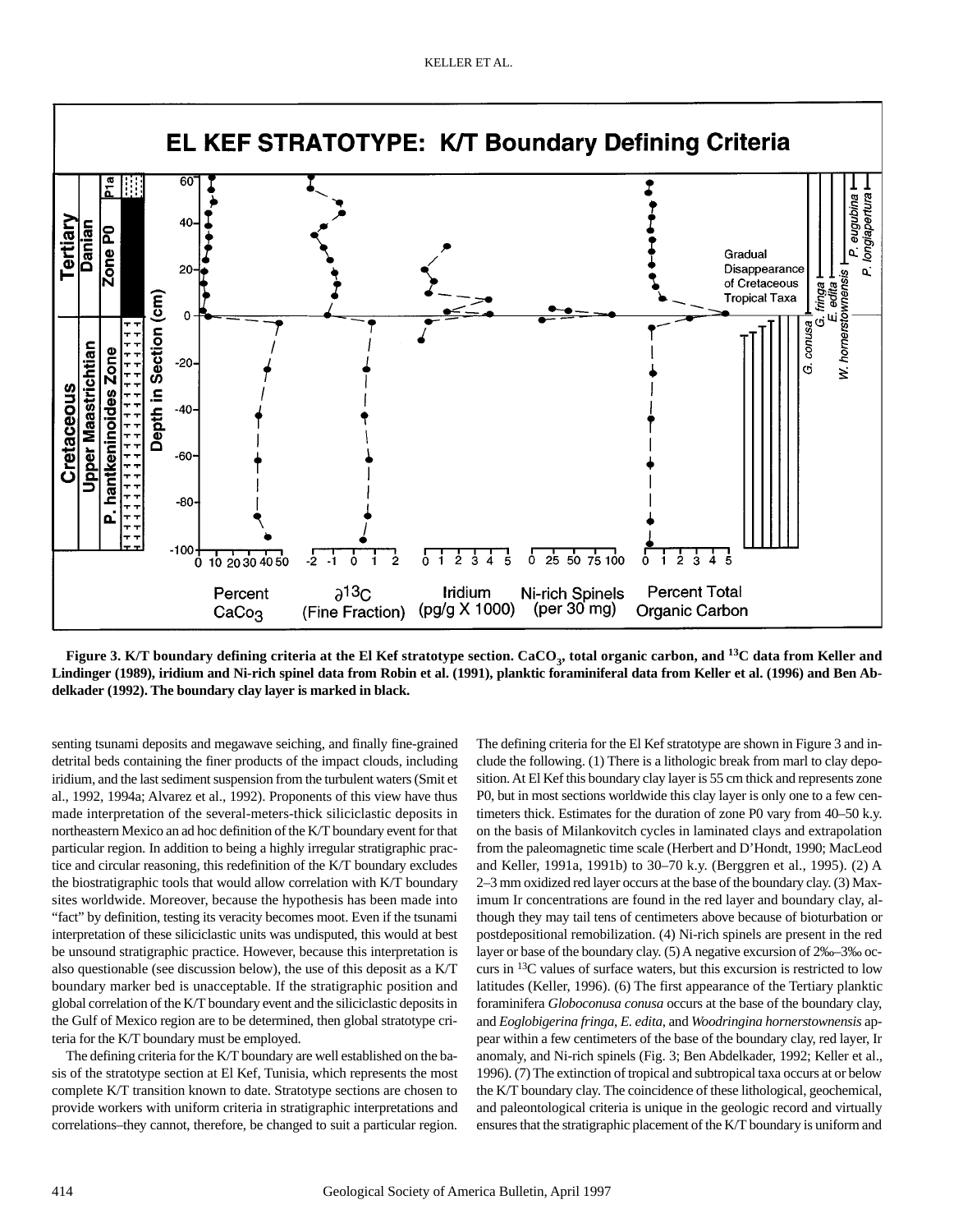coeval in marine sequences across latitudes. We have applied these K/T boundary criteria to the sections containing near-K/T siliciclastic deposits. Thus, in this report the "K/T boundary event" refers to the globally recognized K/T boundary and is stratigraphically distinct from the event that caused the Chicxulub structure and the siliciclastic deposits.

Except for the siliciclastic deposits, the K/T boundary sequences of northeastern Mexico are similar to those found at Agost and Caravaca in Spain (Smit et al., 1982; Canudo et al., 1991; Pardo et al., 1996), Stevns Klint and Nye Klov in Denmark (Schmitz et al., 1992; Keller et al., 1993b), and Brazos River, Texas (Jiang and Gartner, 1986; Keller, 1989). Similar to these localities, the northeastern Mexico sections exhibit short discontinuities in sedimentation due either to condensed intervals (dissolution and/or reduced productivity) or to short hiatuses, and the boundary clay (zone P0) is generally absent.

## **K/T Boundary at El Mimbral**

We have analyzed two K/T transects at El Mimbral. Mimbral I is at the center of the channelized siliciclastic deposit and is the same location as the transect shown by Smit et al. (1992) and Stinnesbeck et al. (1993). Mimbral II is 122 m to the southwest near the edge of the channel where the siliciclastic sediments thin out, and only the topmost 20-cm-thick rippled sandy limestone layer is present. Mimbral II is more complete across the K/T boundary than Mimbral I, as demonstrated by Keller et al. (1994b), whereas Mimbral I has a more complete Maastrichtian interval exposed at the outcrop. In Figure 4 the species ranges of Mimbral I and II are shown as a composite, the Maastrichtian being represented by Mimbral I and the Tertiary by Mimbral II. Only the Mimbral section has been widely studied to date, and the bolide impact-generated tsunami interpretation is based on this section (Smit et al., 1992, 1994a; Stinnesbeck et al., 1993, 1994b). This may have led to erroneous interpretations. Although all northeastern Mexico sections are similar in overall aspects (e.g., the presence of siliciclastic sediments), they differ fundamentally in detail. For example, only the Mimbral section has Danian sediments directly overlying the siliciclastic member. In the three other localities examined (El Mulato, La Lajilla, and La Parida), a thin marl layer of Maastrichtian age overlies the top of the siliciclastic deposits, as discussed below.

Figure 4 shows that the Maastrichtian Méndez marls contain a diverse subtropical assemblage followed by relatively few foraminifers within the siliciclastic deposit, including the rippled sandy limestone layer in the topmost 20 cm. Above this layer at Mimbral II (but not Mimbral I) is a 3–4-cmthick clay layer with a 2–3-mm-thick red oxidized layer at its base. This led Keller et al. (1994b) to suggest that this clay layer may represent zone P0, although no Tertiary species or Ni-rich spinels are present (Stinnesbeck et al., 1993). However, Rocchia and Robin (1994, personal commun.) suggested that this is probably not the K/T boundary clay because of the absence of spinels and high iridium.

Ir values analyzed for Mimbral I by Smit et al. (1992) and for Mimbral II by Rocchia (1993, written commun.; see also Rocchia et al., 1996), Stinnes-



**Figure 4. Stratigraphic ranges of planktic foraminifera across the K/T boundary at El Mimbral: Méndez marl and siliciclastic deposit from Mimbral II, K/T boundary and Tertiary part from Mimbral I, which is more complete than Mimbral II. Note that only at El Mimbral is the top of the siliciclastic deposit directly underlying Danian sediments. In all other K/T transitions examined, a Maastrichtian age marl layer overlies this member.**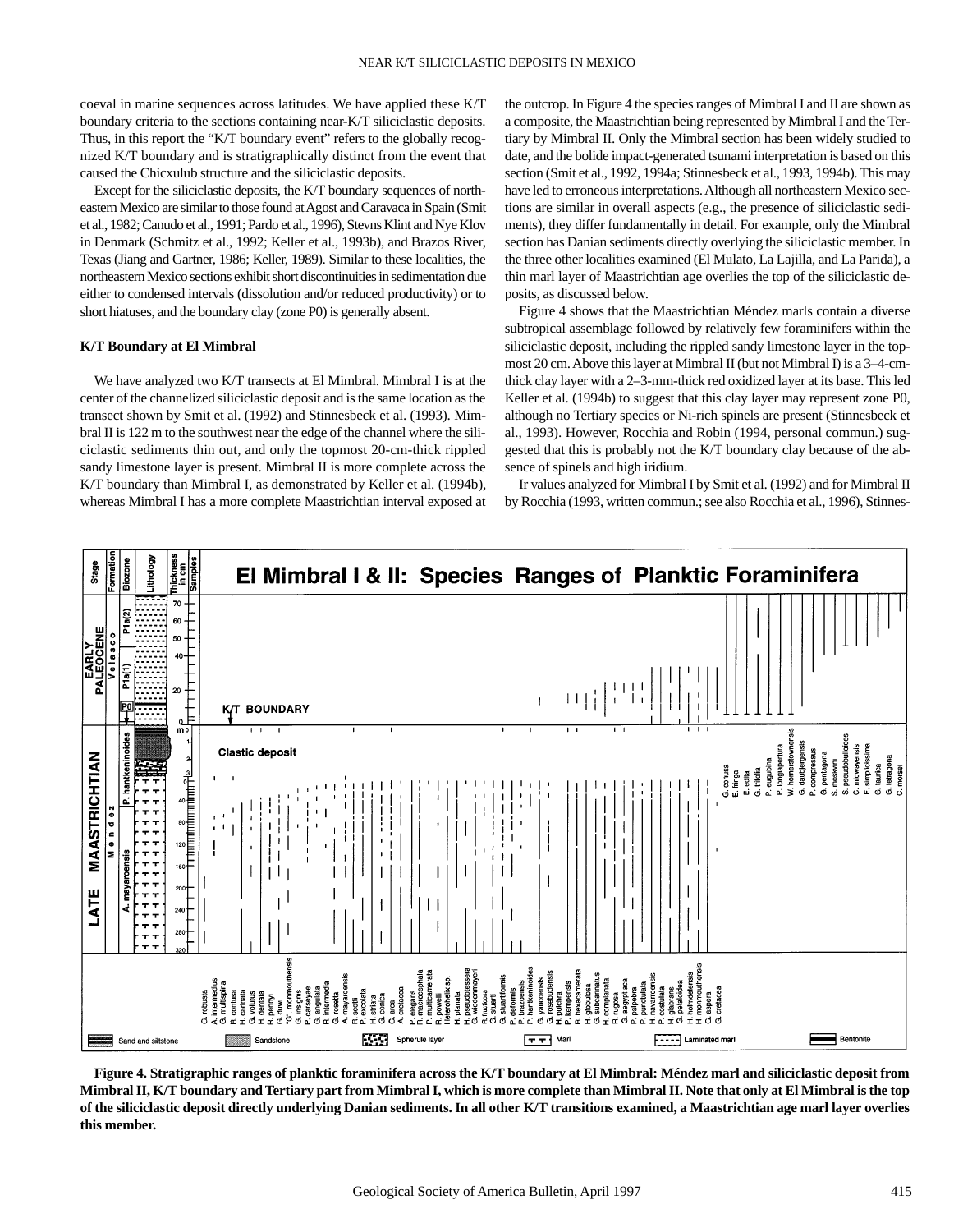



beck et al. (1993), and Keller et al. (1994a) are shown in Figure 5 (A and B) along with the first appearances of Danian planktic foraminifera. Mimbral II was sampled for geochemical and foraminiferal analyses at the same time, whereas Mimbral I was first collected by Smit and others for geochemical and faunal analyses. Smit and others clearly marked their sampled interval with red numbers on the rock outcrops and Keller subsequently recollected this interval for faunal analysis. Because of the sharp lithologic changes at Mimbral I and the closely measured intervals given by Smit et al. (1992), the faunal record can be closely matched with the iridium record.

Only background iridium values were measured in the Méndez marl, the basal spherule bed (unit 1), the middle sandstone (unit 2), and the upper sandsilt beds (unit 3) of the siliciclastic deposit (Smit et al., 1992; Stinnesbeck et al., 1993). Within the top 10 cm of the siliciclastic deposit (rippled sandy limestone layer of Fig. 5, A and B), iridium values are generally less than 0.2 pg/g and are 0.6 pg/g within the overlying clay layer at Mimbral II. Maximum values of 0.8 pg/g are reached within the shales at 7.5 cm above the base of the clay and red layer in the more complete Mimbral II section (Fig. 5A). At Mimbral I, iridium values are similar to Mimbral II except that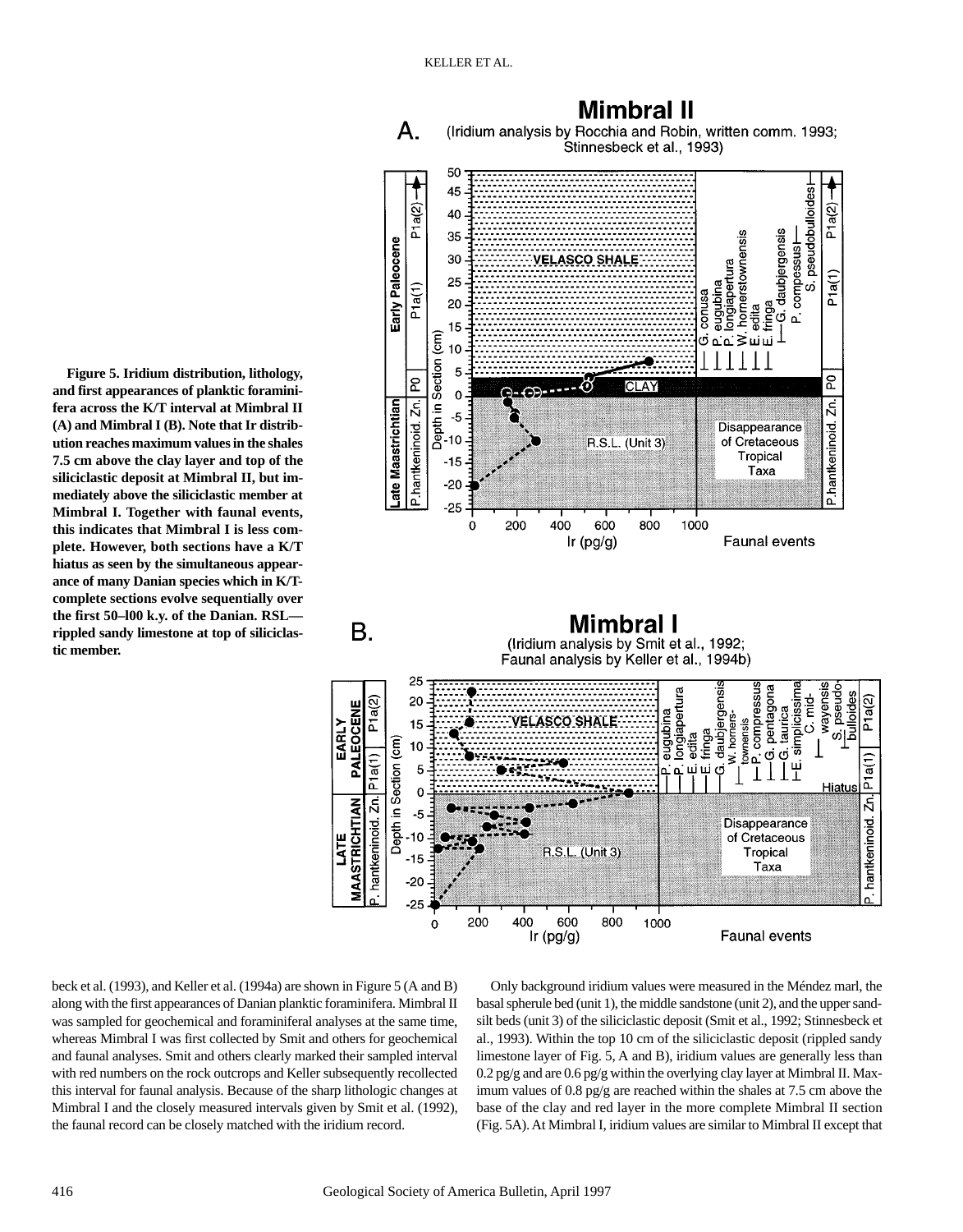in the absence of the clay layer peak Ir concentrations are found in the shales immediately above the top of the rippled sandy limestone layer (Fig. 5B). In addition, slightly higher (0.4–0.6 pg/g) Ir concentrations are present in the top 2–3 cm of the rippled sandy limestone layer. This led Smit et al. (1992, 1994a) to interpret the top of the siliciclastic deposit as the final impact air fallout and settling from the water column. We suggest that postdepositional remobilization of iridium and concentration due to carbonate dissolution and nondeposition between the top of the siliciclastic sediments and overlying Velasco shales is a more likely interpretation for the following two reasons.

First, Mimbral I may be incomplete with zone P0 and much of the lower part of zone Pla(1) missing. This is apparent in the stratigraphy of the two transects as shown in Figure 5 (A and B). At Mimbral I, index species of zone Pla (1) (*P. eugubina* and *P. longiapertura*) are present in the basal 1 cm of the Velasco shale along with three other new Danian species followed by another five new Danian species 3 cm above (Fig. 5B). This simultaneous appearance of 10 new Danian species, which in K/T-complete sections evolve sequentially over the first 100–150 k.y. of the Danian, represents a hiatus. Moreover, index species of zone Pla(2) (*P. eugubina*, *P. longiapertura*, and *Subbotina pseudobulloides*), which appear at only 10 cm above the top of the siliciclastic deposit, also suggest a hiatus (Fig. 5B). In contrast, Mimbral II has a more expanded section, with zone Pla(1) appearing immediately above the clay layer and zone Pla(2) appearing at 47 cm (Fig. 5A). Nevertheless, this section also has a short hiatus, as indicated by the simultaneous first appearance of six species that evolved sequentially in the early Danian.

Second, Ir concentrations, which are supposed to represent settling from the air, should have settled within weeks or at most a year. Paleontological evidence, however, suggests a much longer time period. This is evident in the presence of several new Tertiary species (e.g., *Parvularugoglobigerina eugubina*, *P. longiapertura*, and *Globoconusa daubjergenis*) in the first few centimeters of the Tertiary Velasco Formation within peak Ir concentrations.

Because these species evolved after the K/T boundary, settling from the water column after the K/T-impact–generated tsunami wave is unlikely. Although there is a possibility that Danian foraminifers were mixed downward by bioturbation, this could not account for the observed Ir profile. Perhaps the most likely explanation for the presence of higher Ir concentrations in Danian shales is postdepositional alteration of the original Ir maximum at the K/T boundary by erosion, remobilization, and bioturbation.

On the basis of currently available data and application of the stratotype criteria, we conclude that the K/T boundary at Mimbral is between the top of the siliciclastic deposit and the overlying Velasco shale, as discussed by Keller et al. (1994a, 1994b) and Stinnesbeck et al. (1993, 1994b). However, we agree that should the siliciclastic deposit at Mimbral and other sections be clearly shown to represent an impact-generated tsunami event deposited over a few hours or days, then the K/T boundary could arguably be placed at the base of this deposit, as Smit et al. (1992, 1994a) suggested. However, because trace fossil evidence and lithological and mineralogical data indicate that deposition occurred over an extended time period, placing the K/T boundary at the base of the siliciclastic deposit is not warranted. Ekdale and Stinnesbeck (1994, in press) observed several discrete burrowed horizons, often truncated by erosion in units 2 and 3 of the siliciclastic deposits. Because each of these bioturbated horizons indicates colonization by invertebrates of the ocean floor, and their truncation suggests interruption by an erosive event followed by sedimentation and subsequent recolonization, deposition by a tsunami over a few hours to days is definitely not the causal mechanism for the entire package of the siliciclastic deposits of northeastern Mexico.

# **K/T Boundary at El Mulato and La Parida**

In the other three K/T sections examined (El Mulato, La Parida, and La Lajilla), a distinctive clay layer is not present, though planktic foraminifers clearly mark the K/T boundary (Figs. 6 and 7; see Lopez-Oliva and Keller,



**Figure 6. Stratigraphic ranges of planktic foraminifera across the K/T boundary at El Mulato. Note the presence of a rich Maastrichtian assemblage in the marl layer below the K/T boundary suggests the return of normal hemipelagic sedimentation after siliciclastic deposition and before the K/T boundary event. Note also that the simultaneous first appearance of nine Danian species marks a short hiatus at the K/T boundary. In the absence of** *P. hantkeninoides***, this zone is tentatively identified based on correlation with other nearby sections.**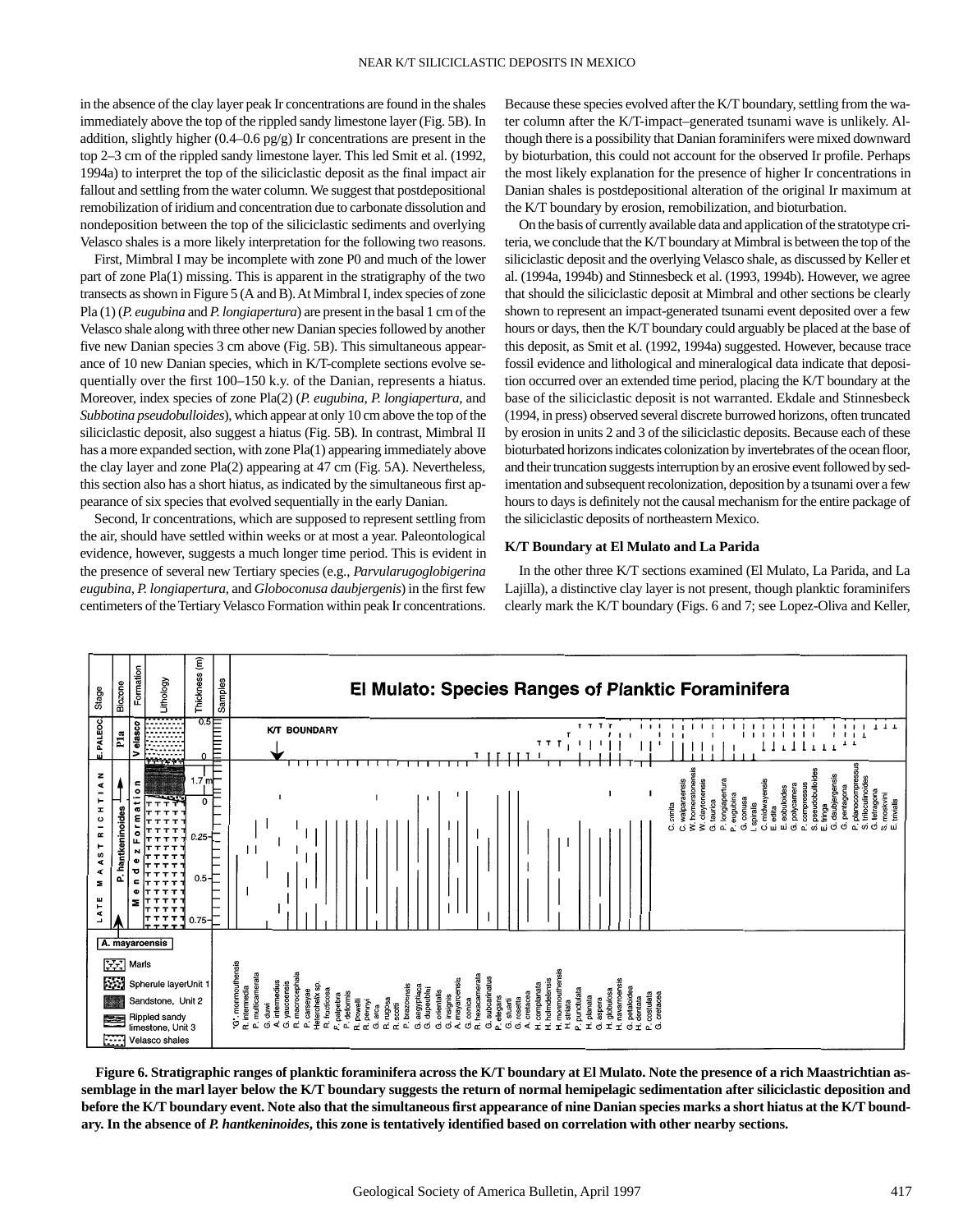

**Figure 7. Stratigraphic ranges and relative abundances of planktic foraminifera across the K/T boundary at La Parida. Note that the presence of a rich Maastrichtian assemblage in the 5–10-cm-thick marl layer above the siliciclastic deposit and below the K/T boundary suggests the return of normal hemipelagic prior to the K/T boundary event. The siliciclastic deposit at this location is very thin and laterally disappears.**

1996, for La Lajilla). In each of these sections, a 5–10-cm-thick marl layer with upper Maastrichtian planktic foraminifers directly overlies the top of the siliciclastic deposit and is in turn overlain by shales of the Tertiary Velasco Formation. The age and origin of this marl layer are critical in determining the stratigraphic position of the K/T boundary and the underlying siliciclastic deposit. However, interpretations differ. Smit et al. (1994a, personal commun.) maintained that this marl layer represents settling from the water column after the tsunami event and that therefore all planktic foraminifers present must be reworked. Thus, prior to locating the stratigraphic position of the K/T boundary, the reworking hypothesis must be examined.

# **Test of Reworking Hypothesis**

The reworking hypothesis can be tested on the basis of several identifying criteria. (1) For example, if the fauna is reworked, then only a select subset of the fauna from which it is reworked should be present. This subset should consist of generally smaller taxa that are easily transported and resistant to breakage. However, the marl layer contains a diverse upper Maastrichtian foraminiferal assemblage, including nearly all and sometimes more species than are present in the Méndez marl below the siliciclastic deposit from which it is supposed to be reworked. Comparison of species richness in the marl layer with that within the Méndez marl below the siliciclastic deposit shows that at El Mulato there are 33 of 40 species present (Fig. 6). At La Parida, 40 species are present in the Méndez marl, but 41 species are within the thin marl layer above the siliciclastic deposit and 3 of these species are not present in the marls below (Fig. 7). Although high species richness and nonselectivity in the faunal assemblage is an inconclusive test of the reworking hypothesis, it provides strong evidence in favor of normal hemipelagic sedimentation.

(2) If faunas are reworked, then the relative abundance of species present should be random and/or biased toward species resistant to breakage; they should not reflect the proportions present within the original sediments from

which they were derived. In fact, the marl layer in question has relative abundances of species that reflect normal upper Maastrichtian assemblages. Moreover, many species, both resistant and less resistant to breakage and small and large in size, have similar or higher relative abundances than in those assemblages from which reworked material is supposed to have derived. This is evident for both El Mulato and La Parida sections, as shown in Figures 8 and 9. However, normal high species abundances do not rule out the possibility of abundant reworking, but together with high species richness and no evidence of faunal selectivity, they significantly reduce the probability.

(3) If assemblages are reworked, there should be many benthic foraminifers present that are transported from shallower shelf regions into deeper waters, as observed within some intervals of the siliciclastic deposit (Keller et al., 1994b). This is not the case within the thin marl layer overlying the siliciclastic sediments; we observed a benthic foraminiferal assemblage that is similar to the late Maastrichtian Méndez Formation with no obvious transport from shallower regions. We conclude that the standard foraminiferal criteria used to identify reworking provide no obvious support for this hypothesis.

(4) We also attempted to test the reworking hypothesis based on whole rock analysis of seven different rock types within the three units of the siliciclastic sediments, the Méndez Formation marls below and the Velasco Formation shales above (Table 1). The thin marl layer appears most similar to the Méndez Formation marl and differs substantially from the various rock types within the siliciclastic deposit. This suggests a hemipelagic origin similar to the Méndez marl.

(5) Clay minerals have been analyzed as an additional test of the reworking hypothesis. Table 2 shows the average clay mineral compositions for the Maastrichtian thin marl layer in comparison with different rock types within the siliciclastic deposit, the Méndez Formation marl below and the Velasco Formation shale above. Clay mineral compositions differ considerably both within the three marl layers analyzed (Méndez marl, marl layers of unit 1 and Maastrichtian thin marl) and between shale, silt, and sandstone layers. The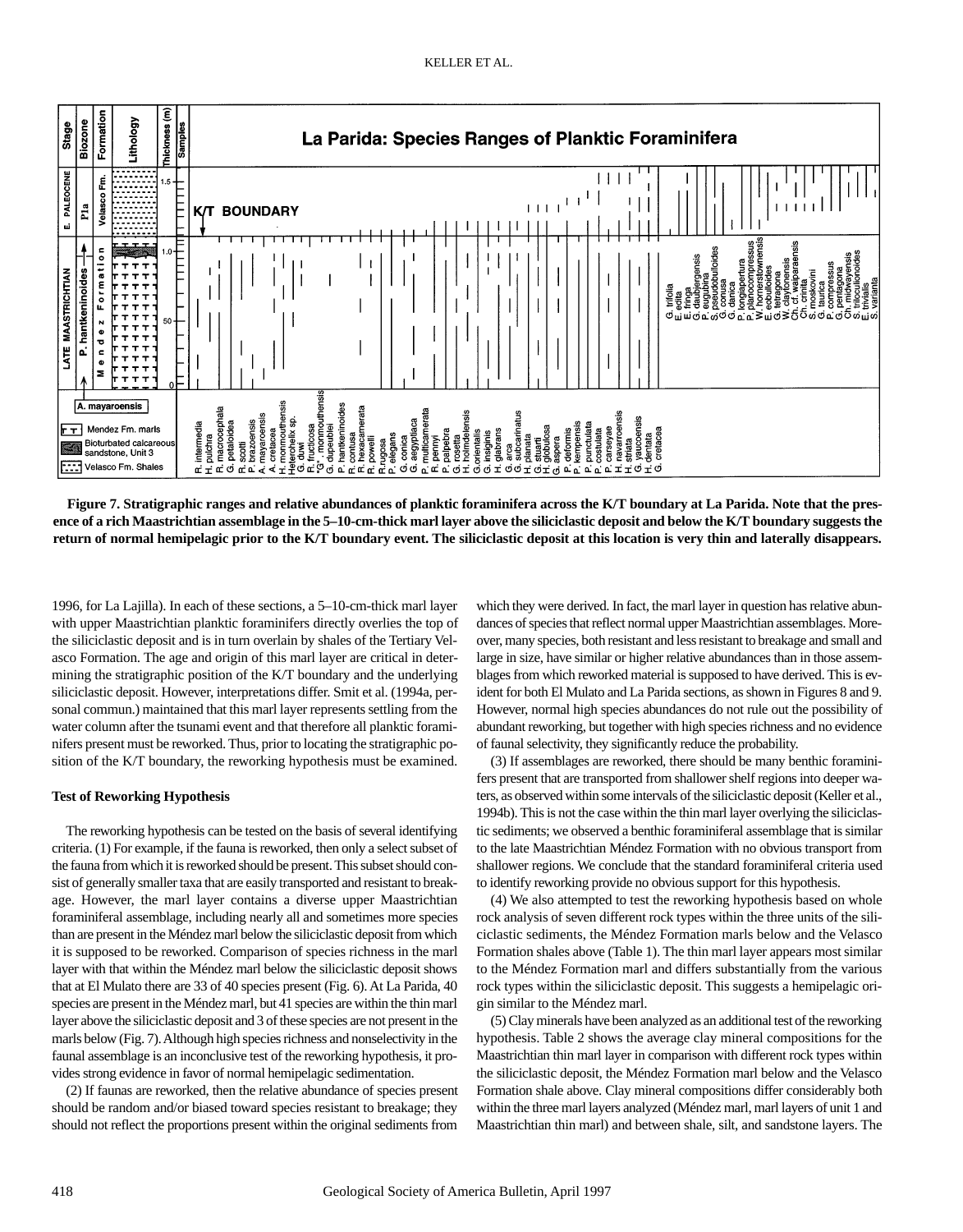

**Figure 8. Relative abundances of planktic foraminifera across the Cretaceous–Tertiary transition at El Mulato. Note that the relative species abundances within the thin marl layer between the K/T boundary and siliciclastic deposit are similar or greater than species abundances in the Méndez marl below and indicate normal hemipelagic sedimentation prior to the K/T event. These species distributions are unlike the sporadic occurrences of mainly reworked species in most parts of the siliciclastic deposit that indicate shallow water transport.**

thin marl layer is enriched in zeolites (2%), similar to two subunits in the upper unit 3 of the siliciclastic deposit; it is generally rich in chlorite and mica, similar to the Méndez marl, but also similar to most subunits of the siliciclastic deposit. Although we do not believe that diagenesis severely altered the clay minerals because the 1200 m of sediments which overlie the K/T boundary in this region are insufficient to cause significant transformation of clay minerals (e.g., from smectite to illite-smectite mixed layers and to illite), the presence of zeolites suggests some diagenesis through water-rock interaction.

(6) The reworking and settling from the water column hypothesis can be further tested on the basis of grain-size analysis of insoluble residues. If the marl layer is reworked, then the grain size should be coarser than the Méndez marl below. However, if the marl layer represents settling of fines from the water column, then the grain size should be fining upward from the top of the siliciclastic deposit. Table 3 shows granulometric data for various lithologic layers. These data show that the mean grain-size distribution of the Maastrichtian thin marl layer (4.95 mm) is similar to (though slightly lower than) the mean grain size of the Velasco shale (6.56 mm) above and the Méndez marl (6.63 mm) below, as well as the mean grain size of the sandy limestone layer within unit 1 (5.9 mm, Table 3). In contrast, the underlying rippled sandy limestone layer and sand layers of unit 3 and the sands of unit 2 have grain sizes that range from 8.92 to 10.85 mm. These granulometric data suggest a similar normal hemipelagic environment for deposition of the thin marl layer above the siliciclastic deposit, as for the Velasco shale and the Méndez marl. A comparison of the grain-size spectrum as a test for the reworking hypothesis also has its limitations; e.g., if significant diagenesis is present, as may be the case in the zeolite-enriched layers. However, these limitations seem to have been overlooked by Smit et al. (1994c), who used grain-size analysis of the Brazos River section to claim a reworking origin for the marl layer below the K/T boundary.

We conclude that of the six criteria tested for a reworking origin of the thin marl layer above the siliciclastic deposit, none show conclusive support for or against the reworking hypothesis.

#### **K/T Boundary**

Figures 6 and 7 show stratigraphic ranges of planktic foraminifera in the Mulato and Parida sections, which are similar to the trans-K/T stratigraphy of the Lajilla section (Lopez-Oliva and Keller, 1996). In each of these sections 50% to 66% of the Maastrichtian species disappear simultaneously at the top of the thin Méndez marl layer. In addition, six to nine Tertiary species simultaneously appear at the base of the overlying Velasco shale. This major faunal change between Cretaceous and Tertiary assemblages marks the globally recognized K/T boundary, although a hiatus is present. For example, at El Mulato, the K/T boundary is marked by the simultaneous appearance of 9 Danian species (*Chiloguembelina crinita*, *C. waiparaensis*, *Woodringina hornerstownensis*, *W. claytonensis*, *Globanomalina taurica*, *Parvularugoglobigerina eugubina*, *P. longiapertura*, *Globoconusa conusa*, and *Igorina spiralis*; Fig. 6), whereas at Parida (Fig. 7), 6 Tertiary species simultaneously first appear (*G. conusa*, *E. edita*, *E. fringa*, *P. eugubina*, *Subbotina pseudobulloides*, and *Globoconusa daubjergensis*), and at Lajilla, 11 Tertiary species simultaneously appear (Lopez-Oliva and Keller, 1996). This sudden change and the simultaneous appearance of many Tertiary species, which are known to evolve sequentially over the first l00 to 150 k.y. of the Tertiary, indicate a hiatus. A hiatus is also suggested by the high relative abundance of Danian species at their initial occurrence in all four sections examined and here shown for El Mulato and La Parida in Figures 8 and 9 (see Keller et al., 1994b, for El Mimbral relative abundances). Newly evolving species are generally rare at their initial appearances and only later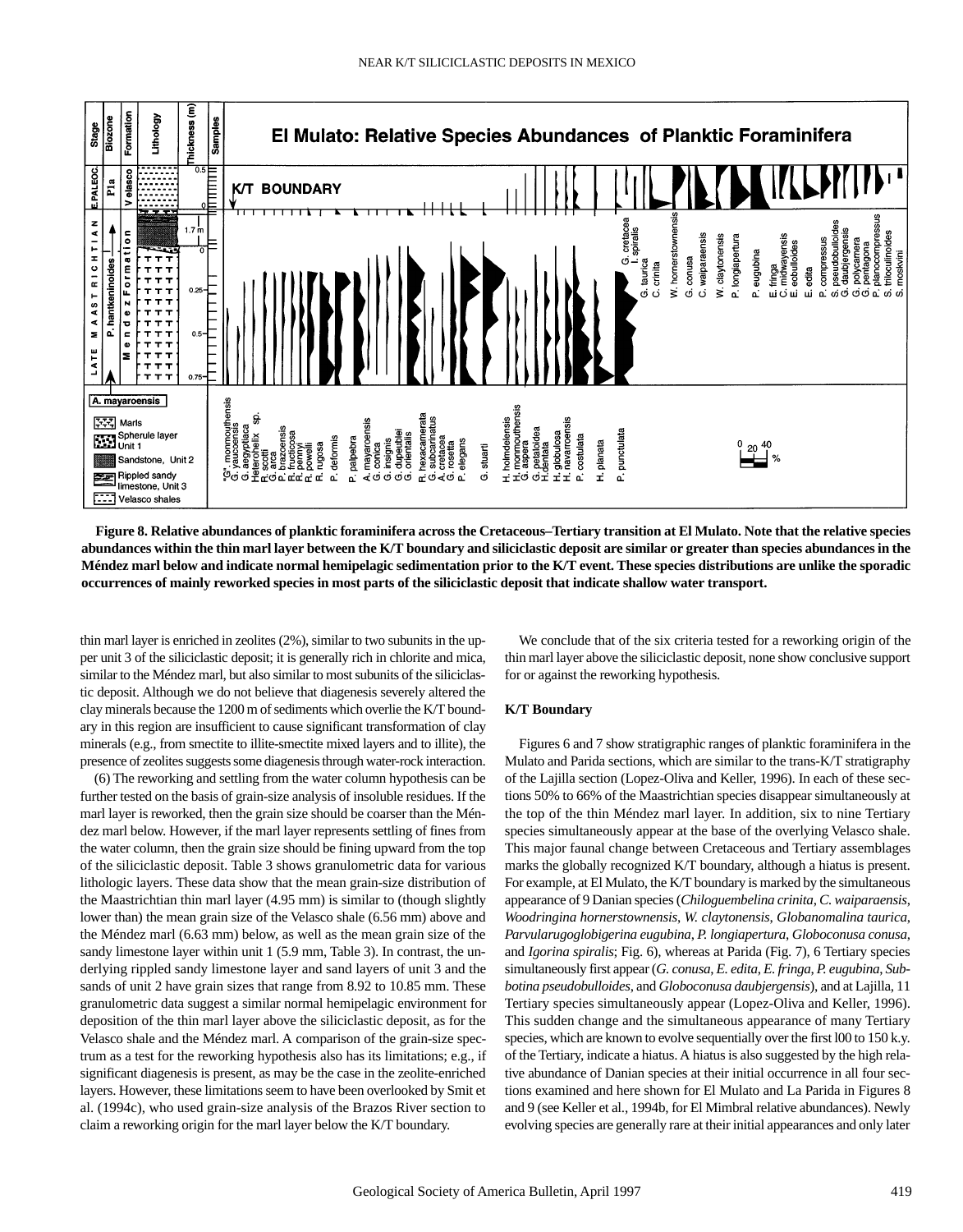

**Figure 9. Relative abundances of planktic foraminifera across the Cretaceous–Tertiary transition at La Parida. Note that the relative species abundances within the thin marl layer between the K/T boundary and siliciclastic deposit are similar or greater than species abundances in the Méndez marl below and suggest normal hemipelagic sedimentation prior to the K/T event.**

develop populations with numerous individuals; for this reason, high relative abundances of species at their initial appearance are generally interpreted as strong support for a hiatus or condensed interval.

The time interval missing at this hiatus can be estimated from key foraminiferal index species. In each of the sections examined, zone P1a index taxa, *P. eugubina* and *P. longiapertura*, and several species that first appear within zone P1a are present in the basal Tertiary Velasco shale. This indicates a short hiatus with zone P0 and varying parts of the lower part of zone P1a (Pla 1) missing in all three sections, as also observed at El Mimbral (Figs. 4 and 5A). It is possible that uppermost Maastrichtian sediments were also eroded at this hiatus, although this cannot be determined with the present stratigraphic resolution. A K/T boundary hiatus, or condensed interval, has been observed in K/T sections worldwide (MacLeod and Keller, 1991a, 1991b).

| Unit                           | Zeolite<br>(%) | Chlorite<br>$(\% )$ | Mica<br>(%) | Illite-<br>smectite<br>$(\% )$ | Chlorite-<br>smectite<br>(%) |  |
|--------------------------------|----------------|---------------------|-------------|--------------------------------|------------------------------|--|
| Velasco Formation              | 0.5            | 47                  | 35          | 11                             |                              |  |
| Maastrichtian thin marl layer  | 2              | 32                  | 46          | 15                             | 5                            |  |
| Unit 3 rippled sandy limestone | 3              | 39                  | 35          | 16                             |                              |  |
| Unit 3 silt-shale layers       | O              | 30                  | 18          | 41                             | 11                           |  |
| Unit 3 sandstone layers        | 2              | 41                  | 42          | 12                             | 3                            |  |
| Unit 2 massive sandstone       | 0              | 37                  | 43          | 17                             | 0                            |  |
| Unit 1 spherule-rich layers    | 0              | 40                  | 19          | 22                             | 18                           |  |
| Unit 1 S.S.L.                  | O              | 39                  | 37          | 15                             | 9                            |  |
| Unit 1 marl layers             | O              | 19                  | 18          | 54                             | 9                            |  |
| Méndez Formation               |                | 40                  | 35          | 25                             |                              |  |
|                                |                |                     |             |                                |                              |  |

Note: Average clay-mineral compositions for El Peñon, El Mulato, and La Lajilla sections (in percent of the size fraction <2 mm) for the marls of the Méndez Formation, three units and subunits of the siliciclastic deposit, the thin late Maastrichtian marl layer overlying the siliciclastic deposit, and the early Paleocene Velasco Formation. Number of samples analyzed for each layer is indicated in Table 3.

| IABLE 1. WHOLE-ROCK ANALYSIS   |                    |                   |                       |                    |  |  |
|--------------------------------|--------------------|-------------------|-----------------------|--------------------|--|--|
| Unit                           | Calcite<br>$(\% )$ | Quartz<br>$(\% )$ | Phyllosilicate<br>(%) | Plagioclase<br>(%) |  |  |
| <b>Velasco Formation</b>       | 35                 | 21                | 36                    | 8                  |  |  |
| Maastrichtian thin marl layer  | 53                 | 9                 | 34                    | 6                  |  |  |
| Unit 3 rippled sandy limestone | 36                 | 28                | 22                    | 15                 |  |  |
| Unit 3 silt-shale layers       | 31                 | 22                | 36                    | 11                 |  |  |
| Unit 3 sandstone layers        | 39                 | 28                | 16                    | 17                 |  |  |
| Unit 2 massive sandstone       | 34                 | 31                | 19                    | 16                 |  |  |
| Unit 1 spherule-rich layers    | 64                 | 10                | 20                    | 6                  |  |  |
| Unit 1 S.S.L.                  | 43                 | 24                | 23                    | 10                 |  |  |
| Unit 1 marl layers             | 38                 | 13                | 41                    | 8                  |  |  |
| Méndez Formation               | 48                 | 15                | 30                    | 8                  |  |  |

 $T_{\rm eff}$  . which is a set of  $T_{\rm eff}$ 

Note: Average whole-rock compositions for marls of the Méndez Formation, three units and subunits of the siliciclastic deposit, the thin late Maastrichtian marl layer above the siliciclastic deposit, and the early Paleocene shales of the Velasco Formation. Number of samples anlayzed for each layer is indicated in Table 3.

| TABLE 3. GRAIN-SIZE ANALYSIS |
|------------------------------|
|------------------------------|

| 17 19 LE 9. OI V 11 1 OI LE 7 11 17 1 LI OI O |         |            |       |  |  |
|-----------------------------------------------|---------|------------|-------|--|--|
| Unit                                          | Samples | Grain size |       |  |  |
|                                               | (no.)   | Median     | Mean  |  |  |
| <b>Velasco Formation</b>                      | 12      | 5.6        | 6.56  |  |  |
| Maastrichtian thin marl layer                 | 5       | 3.98       | 4.95  |  |  |
| Unit 3 rippled sandy limestone                | 6       | 8.14       | 9.2   |  |  |
| Unit 3 silt-shale layers                      | 17      | 5.56       | 7.08  |  |  |
| Unit 3 sandstone layers                       | 19      | 9.01       | 10.85 |  |  |
| Unit 2 laminated sandstone                    | 13      | 7.09       | 8.92  |  |  |
| Unit 1 spherule-rich layers                   | 10      | 12.6       | 14.12 |  |  |
| Unit 1 S.S.L.                                 | 3       | 4.5        | 5.9   |  |  |
| Unit 1 marl layers                            | 11      | 7.92       | 7.92  |  |  |
| Méndez Formation                              | 18      | 6.63       | 6.63  |  |  |

Note: Average grain-size spectra, and samples analyzed, for El Peñon, El Mulato, La Lajilla, and El Mimbral for marls of the Méndez Formation, three units and subunits of the siliciclastic deposits, the thin late Maastrichtian marl layer overlying the siliciclastic deposit, and the early Paleocene Velasco Formation.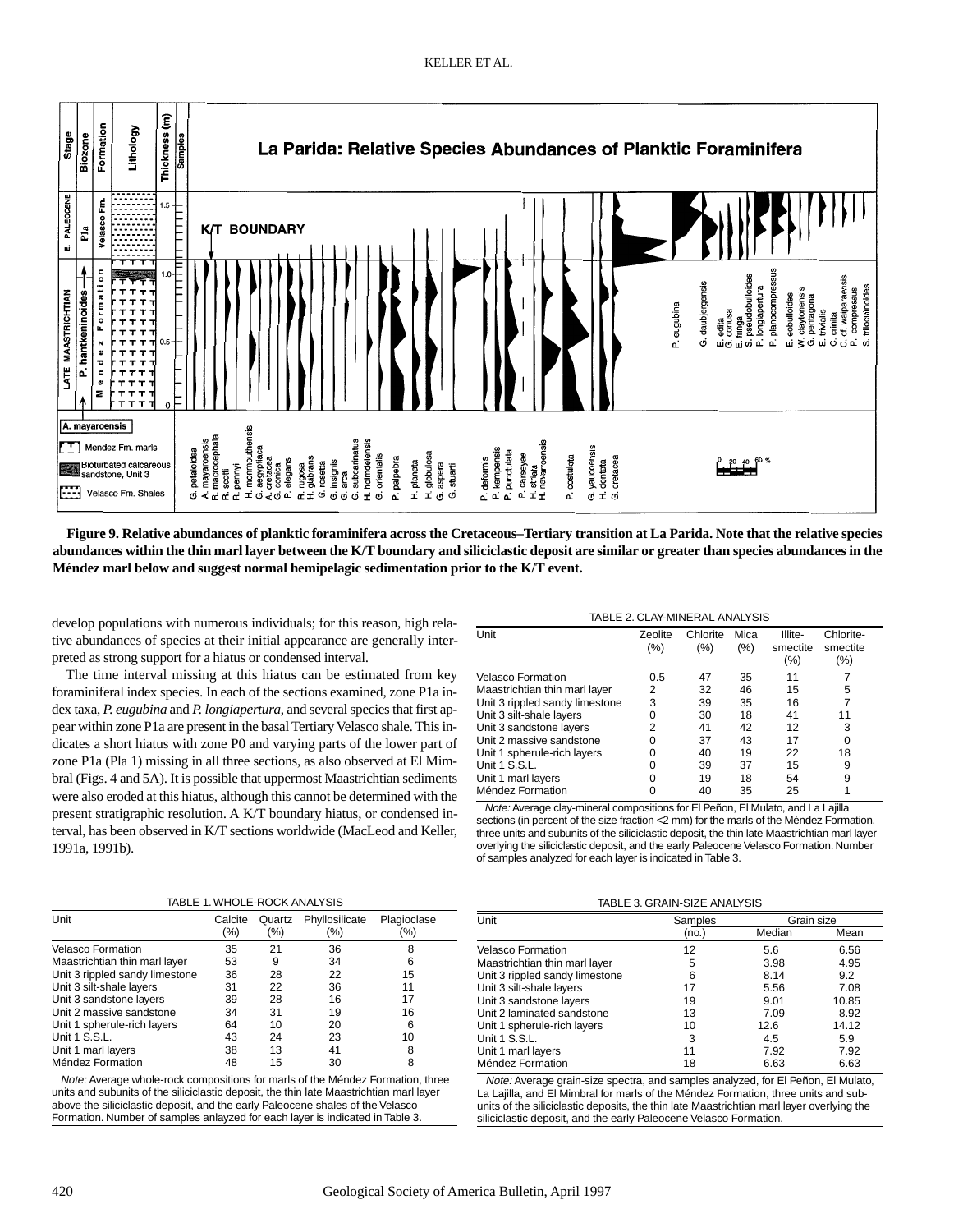

**Figure 10. Stratigraphic ranges of planktic foraminifera at Los Ramones (A) and Rancho Nuevo (B). Note the presence of** *P. hantkeninoides* **below the clastic deposit indicates that deposition occurred during the last 170–200 k.y. of the Maastrichtian.**

#### **Age of Siliciclastic Deposits**

What is the relationship of the siliciclastic deposits to the K/T boundary event? The presence of Maastrichtian and absence of Danian planktic foraminifera leaves no doubt that the siliciclastic sediments are of Maas-

trichtian age deposited at or before K/T boundary time (Stinnesbeck et al., 1993, 1994a; Keller et al., 1993a, 1993b, 1994a, 1994b). Until now, however, it has been impossible to bracket the time interval during which deposition took place. This is now possible with the new *Plummerita hantkeninoides* zone, which spans the last 170–200 k.y. of the Maastrichtian (chron 29R be-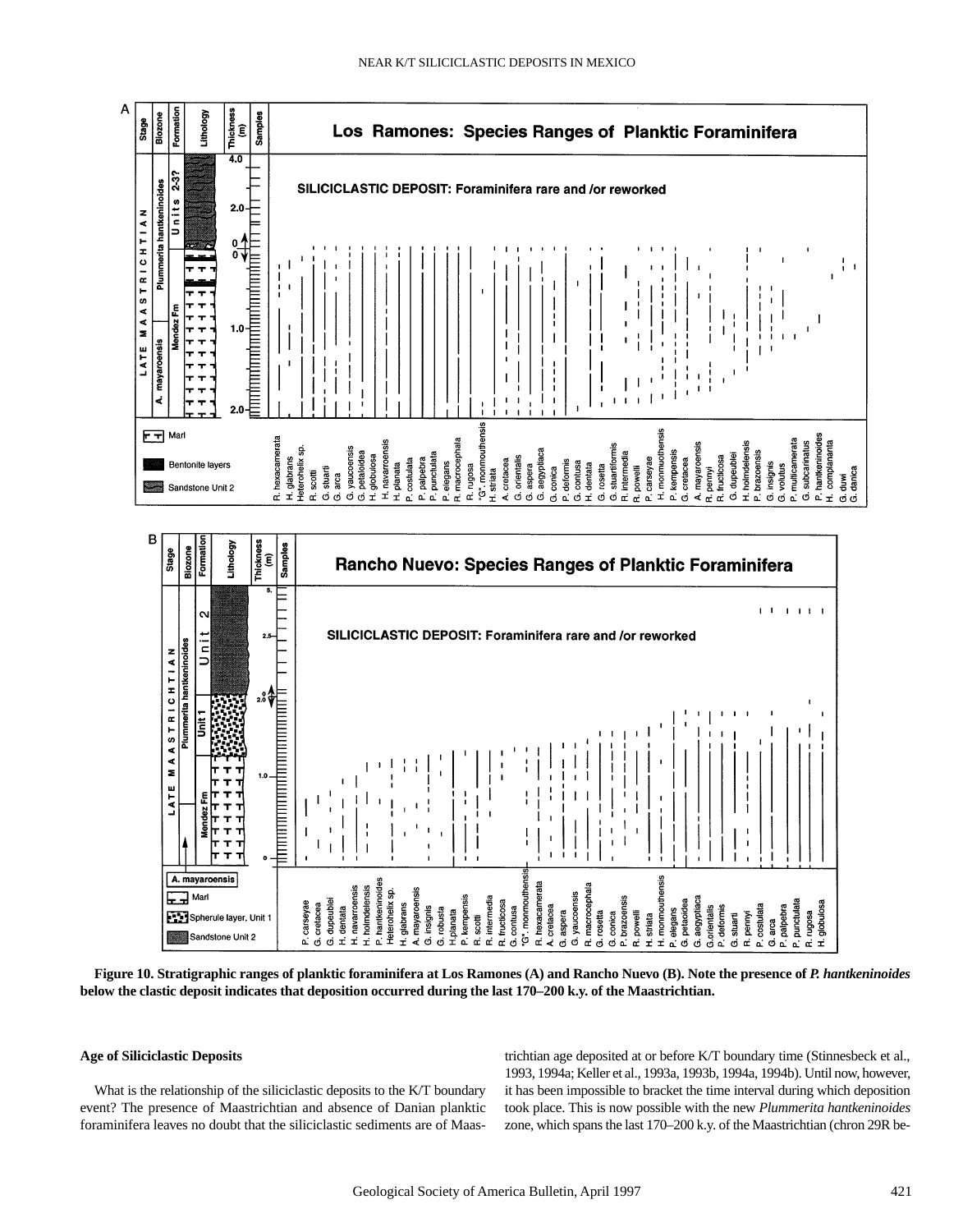

**Figure 11. Stratigraphic ranges of planktic foraminifera at El Peñon (A) and La Sierrita (B). Note the presence of** *P. hantkeninoides* **just below the clastic deposit indicates that deposition occurred during the last 170–200 k.y. of the Maastrichtian.**

low the K/T boundary at Agost; Pardo et al., 1996). In all but one (Mulato) of ten Mexican K/T sequences examined to date, *P. hantkeninoides* is present below, within, or often above the siliciclastic deposits, but always below the

K/T boundary (Figs. 4 and 7). Moreover, in each of the sections examined where the siliciclastic deposit surfaces with no overlying Tertiary sediments (e.g., Ramones, Rancho Nuevo, Peñon, Sierrita; Figs. 10 [A and B] and 11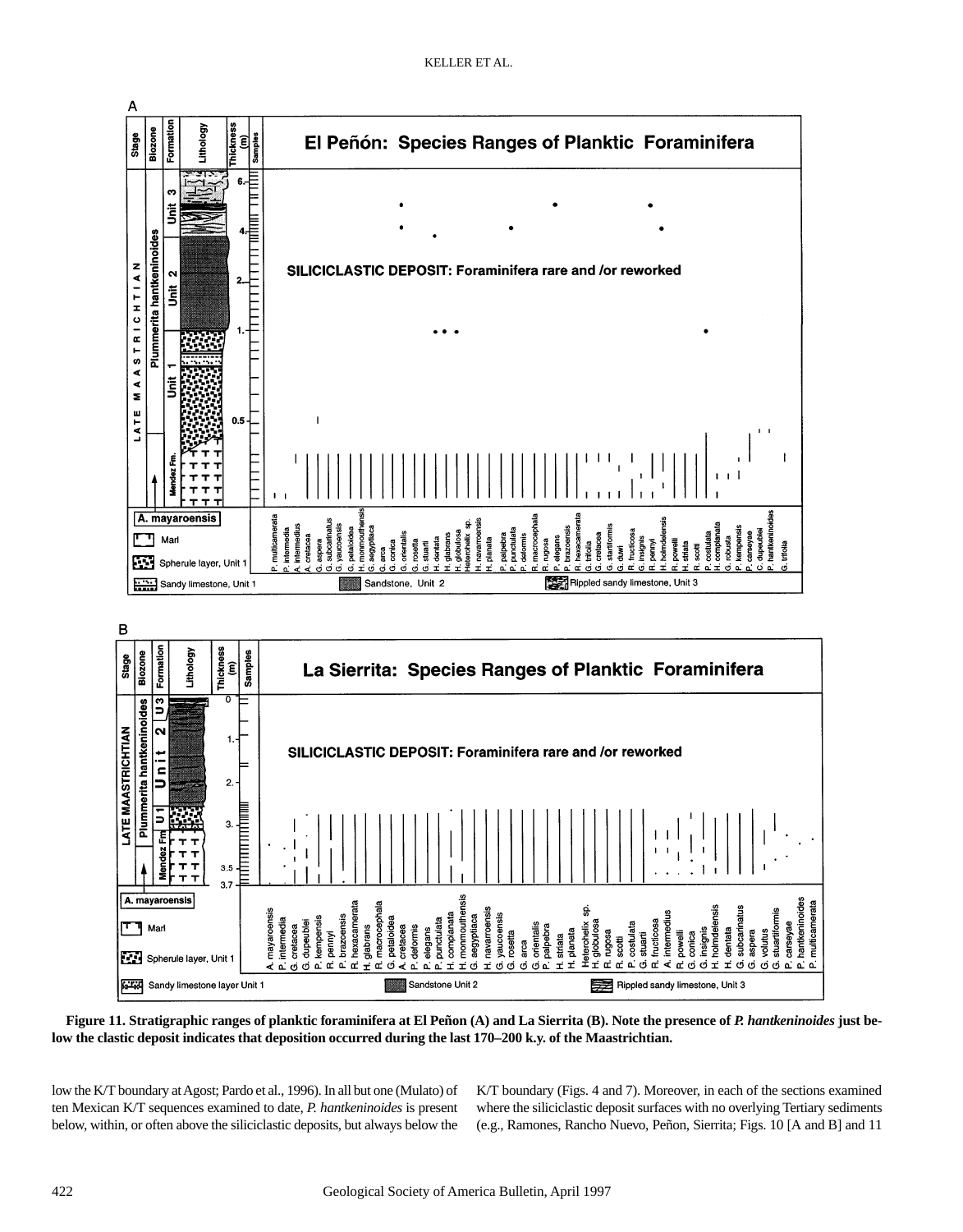[A and B]), *P. hantkeninoides* is present in the 0.2 m to 1.0 m of Méndez marls below the siliciclastic deposits. This indicates that deposition of this member occurred sometime within the last 170–200 k.y. of the Maastrichtian. Because the siliciclastic deposit rests on an undulating erosional surface of Méndez marl, one would expect variable erosion and hence a variable thickness of this zone. However, the well-constrained presence of *P. hantkeninoides* below the siliciclastic deposits in all sections suggests that erosion was minor and that the onset of siliciclastic deposition could have occurred as early as 150 k.y. before the K/T boundary (lower part of *P. hantkeninoides* zone). Figure 12 shows the stratigraphic correlation of the four most complete K/T sections in northeastern Mexico. Although siliciclastic deposits vary in thickness from a few centimeters to several meters, all were deposited within the *P. hantkeninoides* zone and are thus correlative.

Siliciclastic deposition appears to have terminated some time before the K/T boundary event as indicated by the presence of the thin (5–10 cm) marl layer above the siliciclastic deposit at the Lajilla, Mulato, and Parida sections. In the absence of any evidence of reworking, we suggest that this marl layer represents normal hemipelagic sedimentation which resumed at least some thousands of years before the K/T boundary event.

# **LONG-TERM DEPOSITION—THE SMOKING GUN**

#### **Case of the Burrows**

Abundant burrows present at the top of the siliciclastic deposit were originally interpreted by Smit et al. (1992, 1994a, 1994b) as originating from overlying Tertiary organisms that burrowed downward, and by Stinnesbeck et al. (1993, 1994) and Keller et al. (1994b) as resident Maastrichtian burrowers. However, neither argument was conclusive. With new evidence of burrowing within the siliciclastic deposits, the depositional nature can now be clarified.

The siliciclastic deposits of northeastern Mexico have been described in detail in several publications, including Smit et al. (1992), Stinnesbeck et al. (1993, 1996), Longoria and Grajales Nishimura (1993), and Keller et al. (1994a). Three lithologic units are generally recognized as shown for the El Peñon I section along with burrowed intervals and disconformities (Fig. 13A). The basal unit 1 consists of a spherule-rich 65–75-cm-thick friable interval of alternating laminae of clay and calcite spherules that is apparently unbioturbated. Within this unit is a 20-cm-thick well-cemented



**Figure 12. Lithologic and biostratigraphic correlation of the four most continuous K/T boundary sections in northeastern Mexico. Note that the three units (U-1, U-2, U-3) of the siliciclastic deposits can be correlated over 250–300 km. In three out of the four sections a Maastrichtian marl layer overlies the siliciclastic deposits, suggesting that normal hemipelagic sedimentation resumed prior to the K/T boundary. R.S.L. rippled sandy layer, S.L.L.—sandy limestone layer.**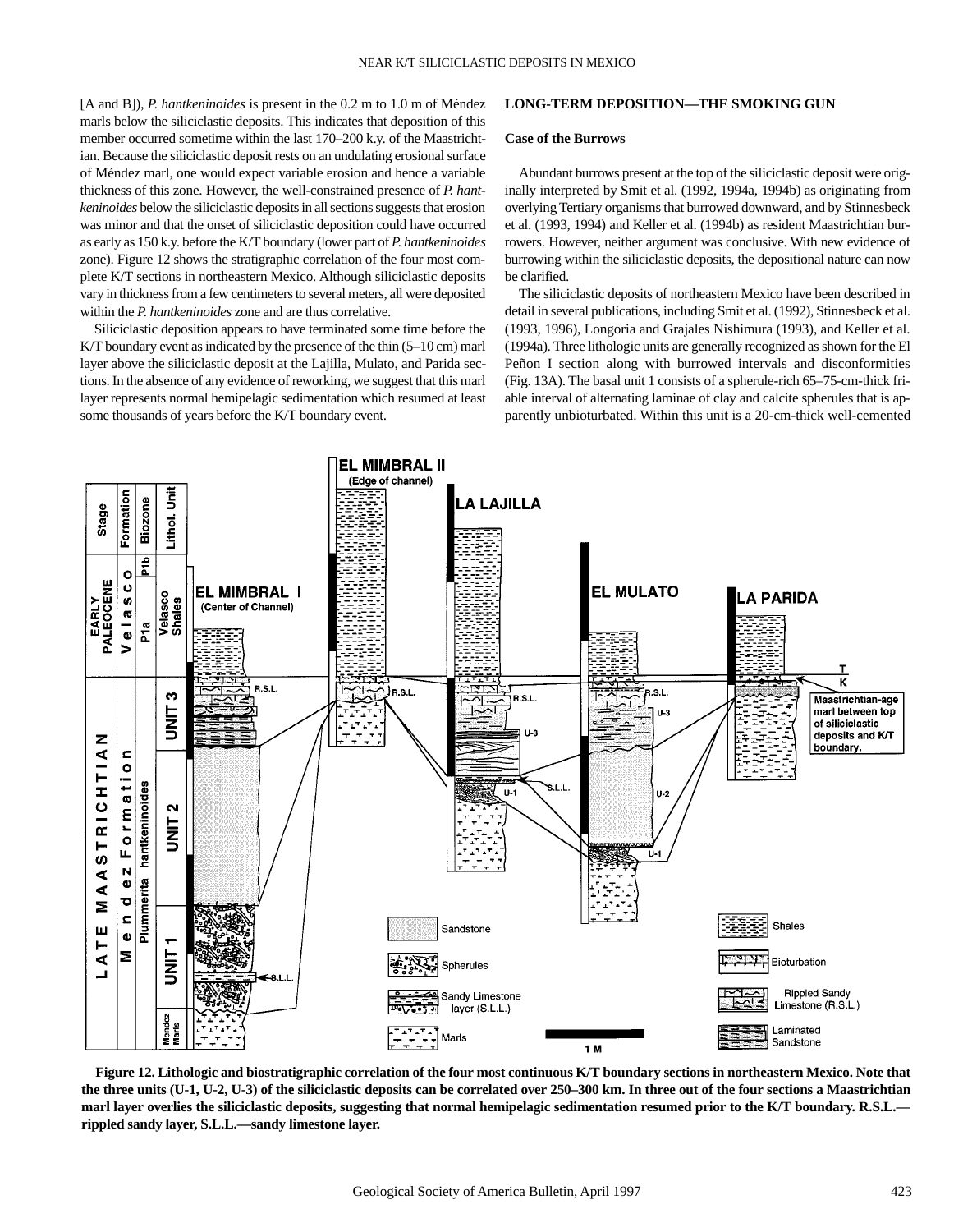sandy limestone layer (Fig. 12) that in many sections is bounded by disconformities and that contains few graded spherules at the base and top. Unit 1 is the most exotic of the three units with its abundant spherules and rare glass. The chemical composition of the glass is similar to that of glass spherules from Beloc, Haiti, and suggests the same origin, whether volcanic or impact (see Koeberl, 1994; Lyons et al., 1992; Robin et al., 1994).

Unit 2 is a sandstone that disconformably rests upon unit 1 and consists of texturally and compositionally homogenous sediments with little evidence of primary sedimentary structures. In some sections, the basal part has alternating fine and coarse-grained laminae. Spherule-filled burrows of crabs or other crustaceans are present in the laminated lower part of unit 2 as shown for El Peñon in Figure 13B, and these burrows are truncated by the overlying sand layers. Ekdale and Stinnesbeck (1997) interpreted these burrows as having been excavated as open burrows following deposition of the first sand layers and then filled with spherules, scoured and overlain by more unit 2 sand. The presence of these burrows indicates a hiatus in sedimentation long enough to allow burrowers to colonize the substrate, followed by deposition of the massive sandstone of unit 2. Thus, deposition of unit 2 was from multiple events and could not have occurred over a period of hours to days.

Unit 3 disconformably overlies unit 2 and consists of alternating sand, silt, and shale beds topped by one to several rippled sandy limestone layers (Figs. 12 and 13A). Fine-grained layers contain typical Maastrichtian planktic foraminiferal assemblages, which suggest periods of normal hemipelagic sedimentation (Keller et al., 1994a, 1994b). Two distinct layers are enriched in zeolites and suggest a glass precursor (Keller et al., 1994a; Adatte et al., 1994, 1996). Unit 3 is heavily burrowed by a group of deposit feeders (e.g., *Ophiomorpha*, *Chondrites*, *Zoophycos*, *Planolites*, and *Thalassinoides*) that represent permanent or semipermanent colonization of the substrate. A detailed discussion of these burrows and burrowing organisms is provided by Ekdale and Stinnesbeck (in press). At least three discrete intervals of bioturbation were observed in two rippled sand beds of the upper part of unit 3 and at the top of unit 3 (Fig. 13, C–E). In some bioturbated layers, *Chondrites* and (separately) *Ophiomorpha* are truncated by overlying sand beds. Sediment infilling of borrows in the topmost bioturbated layer of unit 3 contain exclusively late Maastrichtian foraminifera. This suggests that they were infilled prior to deposition of the overlying Tertiary shales of the Velasco Formation. Burrowing evidence thus indicates that the sands of unit 3 were deposited episodically and interrupted at least three times by successive episodes of colonization by invertebrates.

Bioturbation is thus the "smoking gun" that disproves the short-term impact-generated tsunami scenario for the siliciclastic deposits of northeastern Mexico. However, the discovery of multiple horizons of bioturbation also throws doubt on current alternative depositional scenarios such as a turbidite triggered by an impact-generated tsunami or earthquake (Bohor and Betterton, 1993), or the sea-level regression-transgression scenario (Stinnesbeck et al., 1993; Keller et al., 1994a). No satisfactory scenario exists to explain the unusual siliciclastic deposits. It is possible that they represent several tsunamis or unusual storm beds over a period of time, as suggested for the Brazos River clastic deposit by Yancey (1995).

# **TIMING OF IMPACT—OR IMPACTS?**

It is often assumed, largely on the basis of the presence of glass, that the siliciclastic deposits of northeastern Mexico represent the globally recognized K/T boundary (impact) event. We caution that this may not be the case. It is generally agreed that glass from Mimbral, Haiti, and Chicxulub is of similar chemical composition (e.g., Smit et al., 1992; Swisher et al., 1992; Koeberl and Sigurdsson, 1992; Stinnesbeck et al., 1993; Koeberl et al., 1994) and hence probably the same origin. A consensus seems to be

**Figure 13. (A) Lithostratigraphy of the Peñon I section with bioturbated intervals and disconformities marked. Scale is in meters. (B) Close-up of spherule-filled burrow truncated by scour and overlying sand, near the base of unit 2 at El Peñon. Burrows of this nature are 0.5 to 1.5 cm in diameter and 6 to 10 cm long. (C) Chondrites burrows exposed on bedding planes within unit 3 at El Peñon. (D) Vertical shafts of Chondrites burrows some of which are truncated by scour and overlying sand, within unit 3 at El Peñon. (E)** *Ophiomorpha* **burrows exposed on bedding planes within sandstone near top of unit 3 at Los Ramones.**

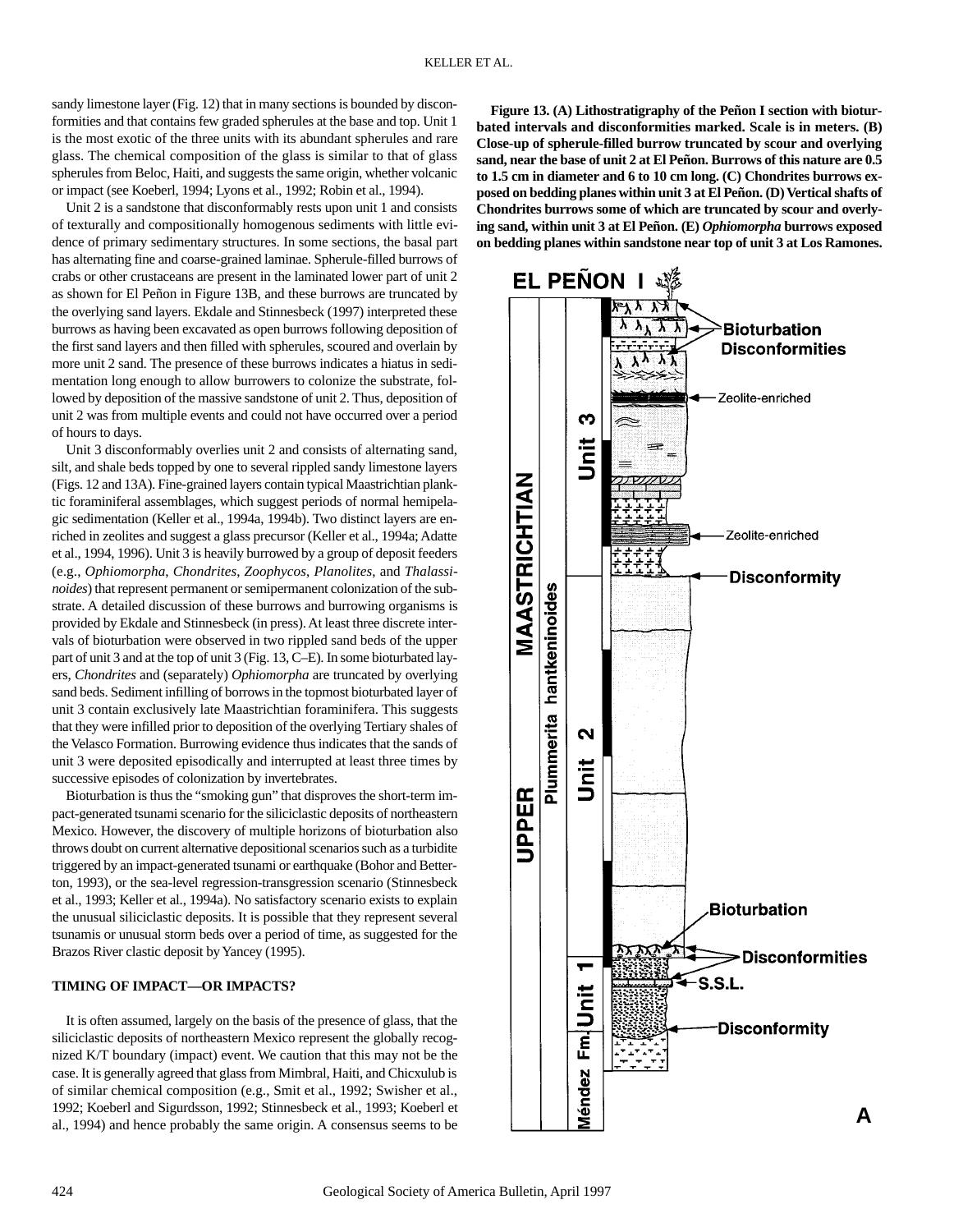



**Figure 13. (***Continued***).**

emerging that the origin of the glass is a bolide impact near Chicxulub, Yucatan; however, there are still some concerns that a volcanic origin cannot be excluded, as some authors have argued (for a discussion of the pros and cons of this argument, see Koeberl, 1994; Lyons et al., 1992; Robin et al., 1994; Leroux et al., 1995). Whether impact or volcanic origin, it appears safe to assume that the same event produced the glass at all three locations.

The next obvious question is the timing of this event. Was the glass produced by the K/T boundary impact, as generally assumed? Jéhanno et al. (1992) and Leroux et al. (1995) suggested that the glass in the Beloc (Haiti) section may have originated from a second event that preceded the K/T boundary. They based their argument on the 25–30-cm-thick carbonate-rich layer that stratigraphically separates the spherule layer from the overlying Ir anomaly, and peak abundance of Ni-rich spinels, which are associated with the globally recognized K/T boundary. Shocked quartz has two distinct peak distributions in the Beloc section, one at the K/T boundary and one below, at the top of the spherule-rich layer. Thus, Jéhanno et al. (1992) and Leroux et al. (1995) suggested the possibility of two events, one impact and the other impact or volcanic. Evidence from the northeastern Mexico sections seems to support their observations and may provide some time constraints for the depositional age of the pre-K/T event. In these sections, the stratigraphic position of the glass-bearing spherule layer is at the base of the siliciclastic deposit and separated from the K/T boundary by multiple event, episodic, and long-term deposition (e.g., bioturbation). Stratigraphic control

suggests that this deposition occurred sometime during the last 100–150 k.y. of the Maastrichtian, but ended at least several thousand years before the K/T boundary. A stratigraphic age estimate of glass deposition within the last 150 k.y. of the Maastrichtian is well within the age uncertainties of the  $^{40}Ar^{39}Ar$  ages measured from two glasses from Mimbral, which yielded  $65.05 \pm 0.30$  Ma and  $65.09 \pm 0.45$  Ma (Swisher et al., 1992).

#### **Chicxulub—A Pre-K/T Event?**

<sup>40</sup>Ar/<sup>39</sup>Ar ages of between 65.2  $\pm$  0.4 Ma and 64.98  $\pm$  0.05 Ma for melt rock of andesitic composition beneath breccias from Chicxulub cores and a mean age of  $65.01 \pm 0.08$  Ma for glass from Mimbral and Haiti are frequently quoted as evidence for a K/T boundary age of the Chicxulub structure (Sharpton et al., 1992; Swisher et al., 1992). Although these ages suggest that the measured glass in all three locations is probably coeval, as supported by geochemical compositions, they provide no age resolution for distinguishing two events that may have occurred within less than 100 k.y. of each other.

Our investigation suggests that there may have been two closely spaced events at K/T boundary time: a global (impact) event at the K/T boundary that is marked by mass extinctions, an iridium anomaly, and spinels, and a second Caribbean event preceding the boundary event by a minimum of several tens of thousands of years and a maximum of 150 k.y. The earlier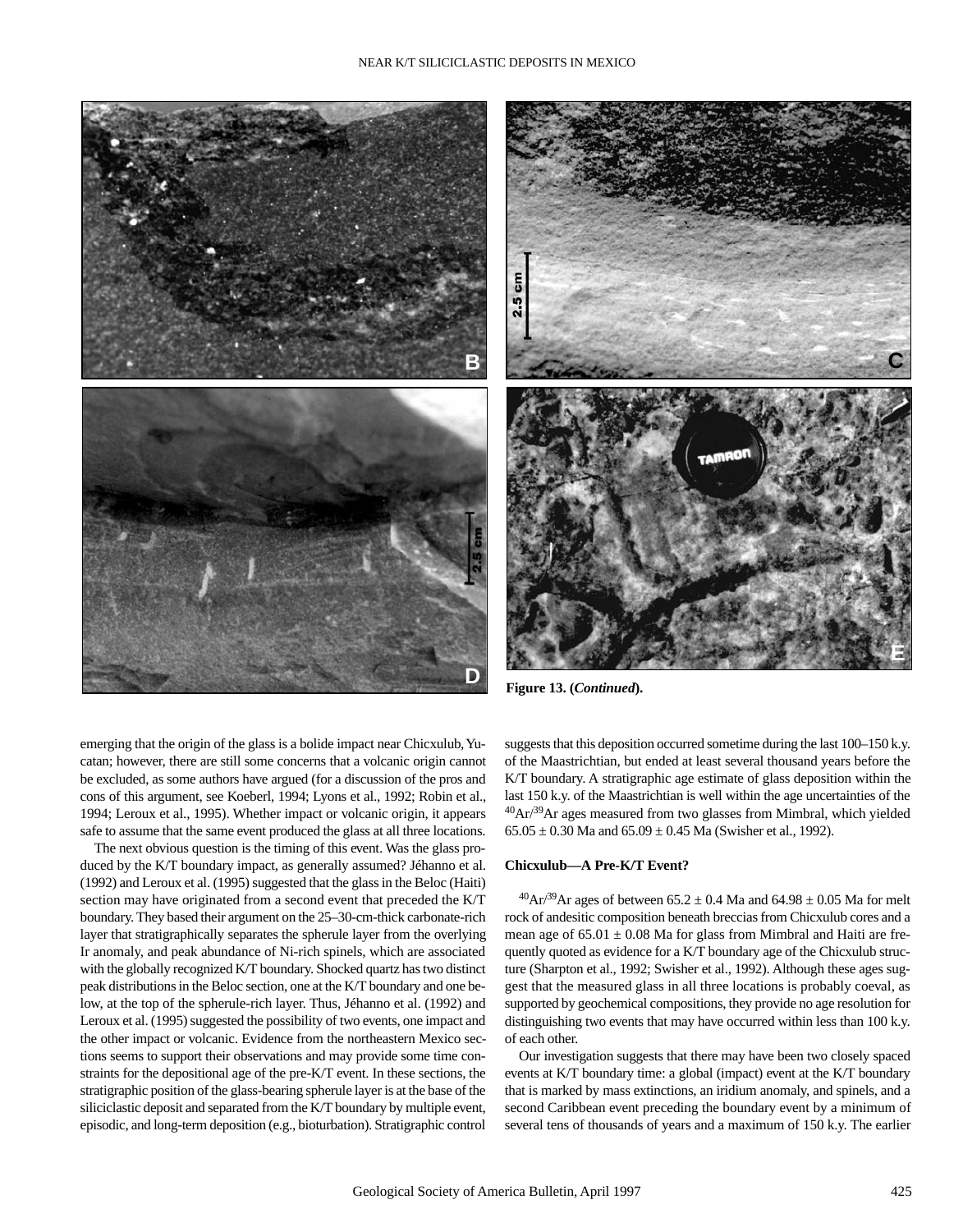Caribbean event produced abundant glass and shocked quartz (Beloc), but no iridium anomaly or spinels (Smit et al., 1992; Stinnesbeck et al., 1993; Leroux et al., 1995). Which of these events is represented at Chicxulub? Geochemical studies of Mimbral, Beloc, and Chicxulub glasses have yielded very similar compositions, leading to the conclusion that they have the same origin (Izett, 1990; Jéhanno et al., 1992; Smit et al., 1992; Lyons and Officer, 1992; Koeberl, 1993; Koeberl et al., 1994). On the basis of these studies, the Chicxulub structure should have been produced by the earlier, pre-K/T event.

There is some stratigraphic evidence for a possible pre-K/T age of the Chicxulub structure (Ward et al., 1995). For example, in well C1, Lopez Ramos (1973, 1983) reported 180 m of interbedded shales, marls, and limestones containing a well-developed Maastrichtian age foraminiferal fauna overlying the breccia unit. Ward et al. (1995) suggested, on the basis of electric-log correlations, that only about 18 m of these Maastrichtian sediments may be true marls and limestones. Nevertheless, their presence suggests that breccia emplacement may have preceded the K/T boundary event, although this must still be confirmed by micropaleontological analysis.

# **DISCUSSION AND CONCLUSIONS**

The critical questions to be answered in deciphering the sequence of events across the K/T boundary in Mexico are: Where, stratigraphically, is the K/T boundary and mass extinction? What is its stratigraphic relationship to the breccia and siliciclastic deposits? What is the nature and tempo of siliciclastic deposition; is it single event or multiple events? What is the stratigraphic relationship of these deposits to the Chicxulub event? In the previous sections we presented evidence in answer to each of these questions. In some cases, the new evidence fundamentally alters previous concepts and interpretations of siliciclastic deposition in Mexico (e.g., short-term tsunami deposition over hours or days is disproved), and in others, reevaluation of current K/T-impact scenarios on Yucatan are called for (e.g., Chicxulub structure may represent a second pre-K/T event). Major findings of this study are discussed and summarized below.

Siliciclastic deposits predate the K/T boundary. The globally recognized K/T boundary, Ir anomaly, and associated mass extinction of planktic foraminifera are stratigraphically above and separated by a thin marl layer from the siliciclastic deposits in three of four sections examined in northeastern Mexico (Lajilla, Mulato, Parida; Figs. 6, 7, 12). We find no evidence of reworking in this marl layer and suggest that it represents the resumption of normal hemipelagic sedimentation prior to the K/T boundary. A similar stratigraphic sequence of siliciclastic deposits or breccias followed by marls preceding the K/T boundary has been observed in sections from Texas to Brazil (Fig. 14, Keller and Stinnesbeck, 1996a). For example, the K/T boundary and Ir anomaly in the Brazos River sections are 15–20 cm above the clastic deposit (Jiang and Gartner, 1986; Keller, 1989); in Beloc, Haiti, they are 25–30 cm above the spherule layer (Jéhanno et al., 1992; Leroux et al., 1995); at Bochil, southern Mexico, they are 1 m above the breccia (Mon-



# **STRATIGRAPHY OF K/T BOUNDARY SECTIONS**

**Figure 14. Stratigraphy and lithology of K/T boundary sections from Brazos in Texas, Mimbral and Mulato in northeastern Mexico, Beloc in Haiti, Bochil in Chiapas, and Poty in Brazil. Note that in each of these sections the K/T boundary is well defined by a clay layer (except northeastern Mexico sections), which contains anomalously high iridium concentrations, and the first Tertiary planktic foraminifera appear immediately above it. In each section, the siliciclastic or breccia deposits are well below the K/T boundary and separated from it by claystone, marl, or limestone layers that indicate that normal hemipelagic sedimentation resumed before the K/T boundary event. These data indicate the presence of two events: a K/T boundary impact event associated with high iridium concentrations, and a pre-K/T event associated with glass.**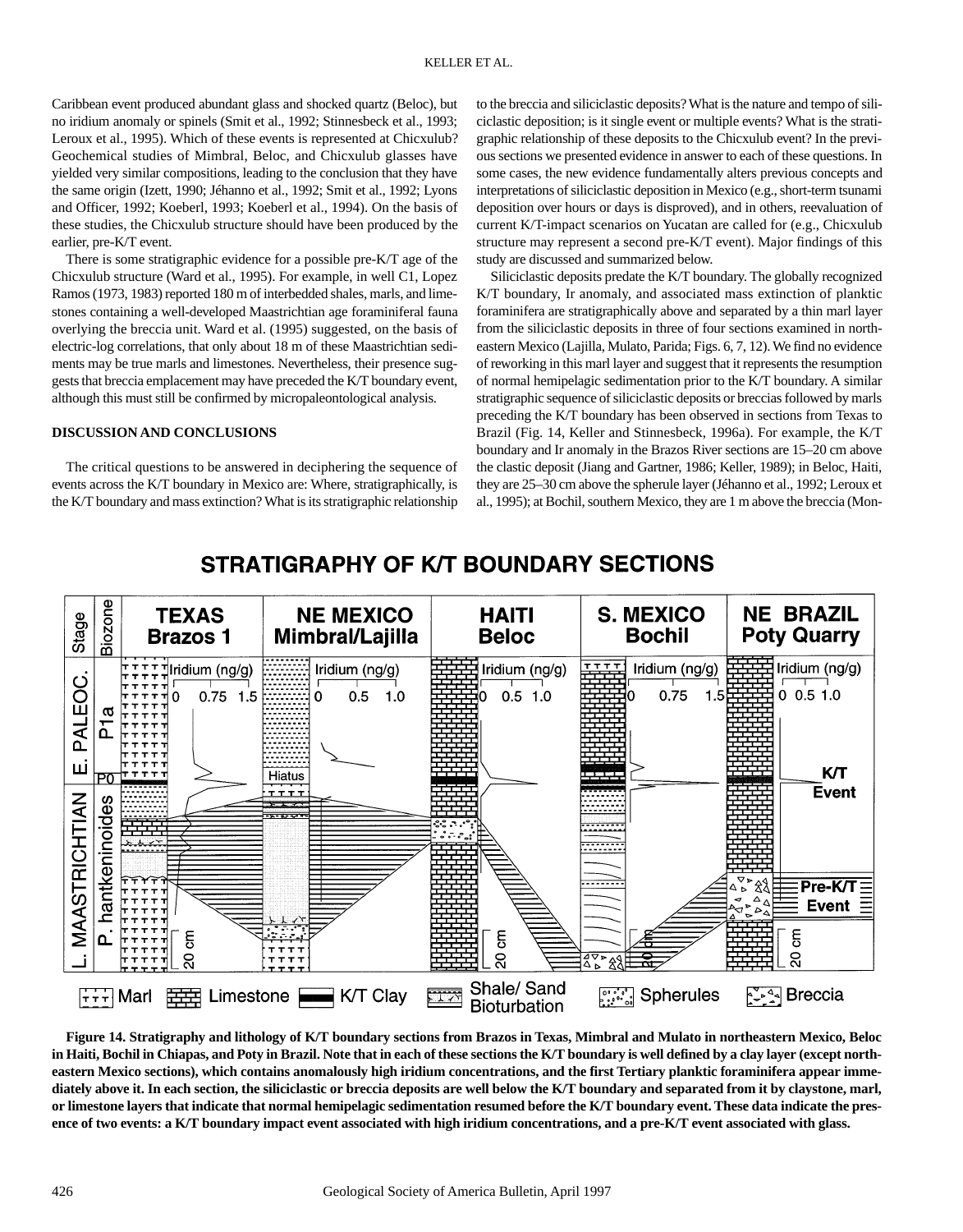tanari et al., 1994); and in Brazil, they are 70 cm above the breccia (Stinnesbeck and Keller, 1994; 1995). In the Yucatan Chicxulub well C1, at least 18 m of Maastrichtian limestones may overlie the breccia (Ward et al., 1995). Thus, siliciclastic deposition prior to the K/T boundary in northeastern Mexico is consistent with a regional pattern of siliciclastic and breccia deposits.

There was episodic deposition of siliciclastic sediments. Siliciclastic deposits in northeastern Mexico contain indisputable evidence of bioturbation indicating repeated colonization by invertebrates (Ekdale and Stinnesbeck, 1994, in press; this study). In addition, discrete and correlatable intervals enriched in zeolites, and marl and shale layers indicate normal hemipelagic sedimentation. All of these point to episodic, multiple-event deposition over an extended time period. Moreover, Yucatan breccias may also represent multiple event deposition, if a boulder origin can be excluded for the limestone and dolostone layers within breccias of Yucatan wells Y2,Y4, and Y6 (Ward et al., 1995).

Were there two impact events? K/T sections in Texas, Mexico, Haiti, and Brazil have clearly marked K/T boundaries, on the basis of biostratigraphic and geochemical criteria that identify this boundary in the El Kef stratotype and worldwide (Fig. 14). In each of these sections, only the K/T boundary is marked by an iridium anomaly and mass extinctions. No elevated Ir concentrations have been found in the siliciclastic or breccia deposits. However, these deposits are characterized by glass that is stratigraphically below the K/T boundary (northeastern Mexico sections, Haiti [Beloc], Chicxulub wells). The stratigraphic separation of the K/T boundary and siliciclastic and breccia deposits and the evidence of long-term deposition of the siliciclastic deposits suggest the presence of two events: one at the K/T boundary and the second (Chicxulub event?) within the last 100–150 k.y. of the Maastrichtian.

Mass extinction is associated with K/T boundary event. The mass extinction in planktic foraminifera that eliminated all tropical and subtropical Cretaceous species coincided with the globally recognized K/T boundary event, as also observed in the presence of this mass extinction above the siliciclastic deposits in northeastern Mexico (Figs. 6–9). Few species disappeared at or below the base of the siliciclastic deposit that marks the pre-K/T event. However, as much as 12% of pre-K/T species extinctions and a major decline in relative abundance of tropical and subtropical taxa during the last 300 k.y. of the Maastrichtian have been observed (Keller, 1988, 1996; Pardo et al., 1996). These faunal changes are generally attributed to the latest Maastrichtian maximum cooling (Barrera and Keller, 1994; Barrera, 1994) and sealevel lowstand about 300 k.y. before the K/T boundary, followed by rapid warming and sea-level transgression during the last 50–100 k.y. of the Maastrichtian (Schmitz et al., 1992; Keller et al., 1993b; Keller and Stinnesbeck, 1996b; Pardo et al., 1996). It is possible that these faunal changes may, in part, be related to the second pre-K/T boundary event.

#### **ACKNOWLEDGMENTS**

We gratefully acknowledge support for this study from National Science Foundation (grants INT-9314080 and OCE-9021338), the Petroleum Research Fund (ACS-PRF grant 2670-AC8), Conacyt (grant L120-36-36), and the Swiss National Fund (grant 8220-028367). We thank John Warme, Thomas Yancey, Laura Crossey, and William Sliter for reviews and their many helpful comments.

#### **REFERENCES CITED**

boundary clastic sediments in northeast Mexico: Implications for origin and nature of deposition, *in* Ryder, G., Fastovsky, D., and Gartner, S., eds., The Cretaceous-Tertiary event and other catastrophes in Earth history: Geological Society of America Special Paper 307, p. 211–226.

- Albertão, G. A., Koutsoukos, E. A. M., Regali, M. P. S., Attrep, M., Jr., and Martins, P. P., Jr., 1994, The Cretaceous-Tertiary boundary in southern low-latitude regions: Preliminary study in Pernambuco, northeastern Brazil: Terra Nova, v. 6, p. 366–375.
- Alvarez, W., Smit, J., Lowrie, W., Asaro, F., Margolis, S. V., Claeys, P., Kastner, M., and Hildebrand, A. R., 1992, Proximal impact deposits at the Cretaceous-Tertiary boundary in the Gulf of Mexico: A restudy of DSDP Leg 77 Sites 536 and 540: Geology, v. 20, p. 697–700.
- Ben Abdelkader, O. B., 1992, Planktonific Foraminifera content of El Kef Cretaceous-Tertiary (K/T) boundary type section (Tunisia): Tunis, Geological Survey of Tunisia, International Workshop on Cretaceous-Tertiary Transitions (El Kef Section), Part I, Abstracts, p. 9.
- Barrera, E., 1994, Global environmental changes preceding the Cretaceous-Tertiary boundary: Early–late Maastrichtian transition: Geology, v. 22, p. 877–880.
- Barrera, E., and Keller, G., 1994, Productivity across the Cretaceous-Tertiary boundary in high latitudes. Geological Society of America Bulletin, v. 106, p. 1254–1266.
- Berggren, W. A., Kent, D. V., Swisher, C. C., III, and Aubry, M.-P., 1995, A revised Cenozoic geochronology and chronostratigraphy, *in* Berggren, W. A., Kent, D. V., Aubry, M.-P., and Hardenbol, J., eds., Geochronology, time scales, and global stratigraphic correlation: SEPM Special Publication 54, p. 129–212.
- Bohor, B. F., and Betterton, W. J., 1993, Arroyo el Mimbral, Mexico, K/T unit: Origin as debris flow/turbidite, not a tsunami deposit: Lunar and Planetary Science Conference, v. 24, p. 143–144.
- Bourgeois, J., Hansen, T. A., Wiberg, P. L., and Kauffman, E. G., 1988, A tsunami deposit at the Cretaceous-Tertiary boundary in Texas: Science, v. 24l, p. 567–570.
- Brinkhuis, H., and Zachariasse, W. J., 1988, Dinoflagellate cysts, sea level changes and planktonic foraminifera across the Cretaceous-Tertiary boundary at El Haria, northwest Tunisia: Marine Micropaleontology, v. 13, p. 153–190.
- Buffler, R. T., Alvarez, W., Suarez, G., Camargo, A., Ocampo, A., and Pope, K. O., 1995, Chicxulub crater, Ter-tiary carbonate margins, and the cenote ring, Geological Society of America Abstracts with Programs, v. 27, no. 6, p. A348.
- Canudo, I., Keller, G., and Molina, E., 1991, K/T boundary extinction pattern and faunal turnover at Agost and Caravaca, SE Spain: Marine Micropaleontology, v. 17, p. 319–341.

Ekdale, A. A. and Stinnesbeck, W., 1994, Sedimentologic significance of trace fossils in K/T "Mimbral Beds" of northeastern Mexico: Geological Society of America Abstracts with Programs, v. 26, no. 7, p. A395. Ekdale, A. A., and Stinnesbeck, W., in press, Ichnology of Cretaceous-Tertiary (K/T) boundary beds in north-

- eastern Mexico: Palaios. Groot, J. J., de Jonge, R. B. G., Langereis, C. G., ten Kate, W. G. H. Z., and Smit, J., 1989, Magnetostratigraphy
- of the Cretaceous-Tertiary boundary at Agost (Spain): Earth and Planetary Science Letters, v. 94, p. 385–397.
- Herbert, T. D., and D'Hondt, S., 1990, Environmental dynamics across the Cretaceous-Tertiary extinction horizon measured 21 thousand year climate cycles in sediments. Earth and Planetary Science Letters, v. 99, p. 263–275.
- Hildebrand, A. R., and Boynton, W. V., 1990, Proximal Cretaceous/Tertiary Boundary impact deposits in the Caribbean: Science, v. 248, p. 843–847.
- Hildebrand, A. R., Penfield, G. T., Kring, D. A., Pilkington, M., Camargo, A. Z., Jacobson, S. B., and Boynton, W. V., 1991, Chicxulub crater: A possible Cretaceous/Tertiary boundary impact crater on the Yucatan Peninsula: Geology, v. 19, p. 867–869.
- Hildebrand, A. R., Bonis, S., Smit, J., and Attrep, M., Jr., 1993, Cretaceous-Tertiary boundary deposits in Guatemala: Evidence for impact waves and slumping on a platform scale?: Sociedad Mexicana de Pale-ontologia, Congreso Nacional de Paleontologia, 4th, p. 133–138.

Hildebrand, A. R., Pilkington, M., Connors, M., Ortiz-Aleman, C., and Chavez, R. E., 1995, Size and structure of the Chicxulub crater revealed by horizontal gravity gradients and cenotes: Nature, v. 376, p. 415–417.

- Izett, G. A., 1990, Tektites in Cretaceous-Tertiary boundary rocks on Haiti and their bearing on the Alvarez extinction hypothesis: Journal of Geophysical Research, v. 96, p. 20879–20905.
- Jantschick, R., Nyffeler, R., and Donard, O. R. X., 1992, Marine particle size measurements with a stream-scanning laser system: Marine Geology, v. 106, p. 239–250.
- Jéhanno, C., Boclet, D., Froget, L., Lambert, B., Robin, E., Rocchia, R., and Turpin, L., 1992, The Cretaceous-Tertiary boundary at Beloc, Haiti: No evidence for an impact in the Caribbean area: Earth and Planetary Science Letters, v. 109, p. 229–241.
- Jiang, M. J., and Gartner, S., 1986, Calcareous nannofossil succession across the Cretaceous/Tertiary boundary in east-central Texas: Micropaleontology, v. 32, p. 232–255.
- Keller, G., 1988, Extinction, survivorship and evolution of planktic foraminifera across the Cretaceous/Tertiary boundary at El Kef, Tunisia: Marine Micropaleontology, v. 13, p. 239–263.
- Keller, G., 1989, Extended Cretaceous/Tertiary boundary extinctions and delayed population changes in planktonic foraminifera from Brazos River, Texas: Paleoceanography, v. 4, p. 287–332.
- Keller, G., 1993, The Cretaceous/Tertiary boundary transition in the Antarctic Ocean and its global implications: Marine Micropaleontology, v. 21, p. 1–45.
- Keller, G., 1996, The Cretaceous/Tertiary mass extinction in planktic foraminifera: Biotic constraints for catastrophe theories, in MacLeod, N., and Keller, G., eds., The Cretaceous/Tertiary mass extinction: Biotic and environmental events: New York, W. W. Norton and Company, p. 69–100.
- Keller, G., and Lindinger, M., 1989, Stable isotope, TOC and CaCO<sub>3</sub> records across the Cretaceous-Tertiary boundary at El Kef, Tunisia: Palaeogeography, Palaeoclimatology, Palaeoecology, v. 73, p. 243–265.<br>Keller, G., MacLeod, N., Lyons, J. B., and Officer, C. B., 1993a, Is there evidence for Cretaceous/Tertiary bound-
- ary-age deep-water deposits in the Caribbean and Gulf of Mexico?: Geology, v. 21, p. 776–780.
- Keller, G., Barrera, E., Schmitz, B., and Mattson, E., 1993b, Gradual mass extinction, species survivorship, and long-term environmental changes across the Cretaceous/Tertiary boundary in high latitudes: Geological Society of America Bulletin, v. 105, p. 979–997.
- Keller, G., Stinnesbeck, W., Adatte, T., MacLeod, N., and Lowe, D. R., 1994a, Field guide to Cretaceous-Tertiary boundary sections in northeastern Mexico: Lunar and Planetary Institute Contribution 827, 110 p.
- Keller, G., Stinnesbeck, W., and Lopez-Oliva, J. G., 1994b, Age, deposition and biotic effects of the Cretaceous/Tertiary boundary event at Mimbral NE Mexico: Palaios, v. 9, p. 144–157. Keller, G., Li, L., and MacLeod, N., 1996, The Cretaceous/Tertiary boundary stratotype section at El Kef,
- Tunisia: How catastrophic was the mass extinction?: Palaeogeography, Palaeoclimatology, Palaeoecology, v. 119, p. 221–254.
- Keller, G., and Stinnesbeck, W., 1996a, Near-K/T age of clastic deposits from Texas to Brazil: Impact, volcanism and/or sea level lowstand?: Terra Nova, v. 8, p. 277–285.
- Keller, G. and Stinnesbeck, W., 1996b, Sea-level changes, clastic deposits and megatsunamis across the Creta-<br>ceous/Tertiary boundary, *in* MacLeod, N., and Keller, G., eds., The Cretaceous/Tertiary boundary mass extinction: Biotic and environmental events: New York, W. W. Norton and Company, p. 443–478.
- Koeberl, C., 1993, Chicxulub crater,Yucatan: Tektites, impact glasses, and the geochemistry of target rocks and breccias: Geology, v. 21, p. 211–214.
- Koeberl, C., 1994, Deposition of channel deposits near the Cretaceous-Tertiary boundary in northeastern Mexico: Catastrophic or normal sedimentary deposits?: Comment: Geology, v. 22, p. 957.

Adatte, T., Stinnesbeck, W., and Keller, G., 1994, Mineralogical correlations of near-K/T boundary deposits in northeastern Mexico: Evidence for long-term deposition and volcanoclastic influence, *in* New developments regarding the K/T event and other catastrophes in Earth history: Lunar and Planetary Institute Contribution 825, p. 1.

Adatte, T., Stinnesbeck, W., and Keller, G., 1996, Lithostratigraphic and mineralogical correlations of near-K/T